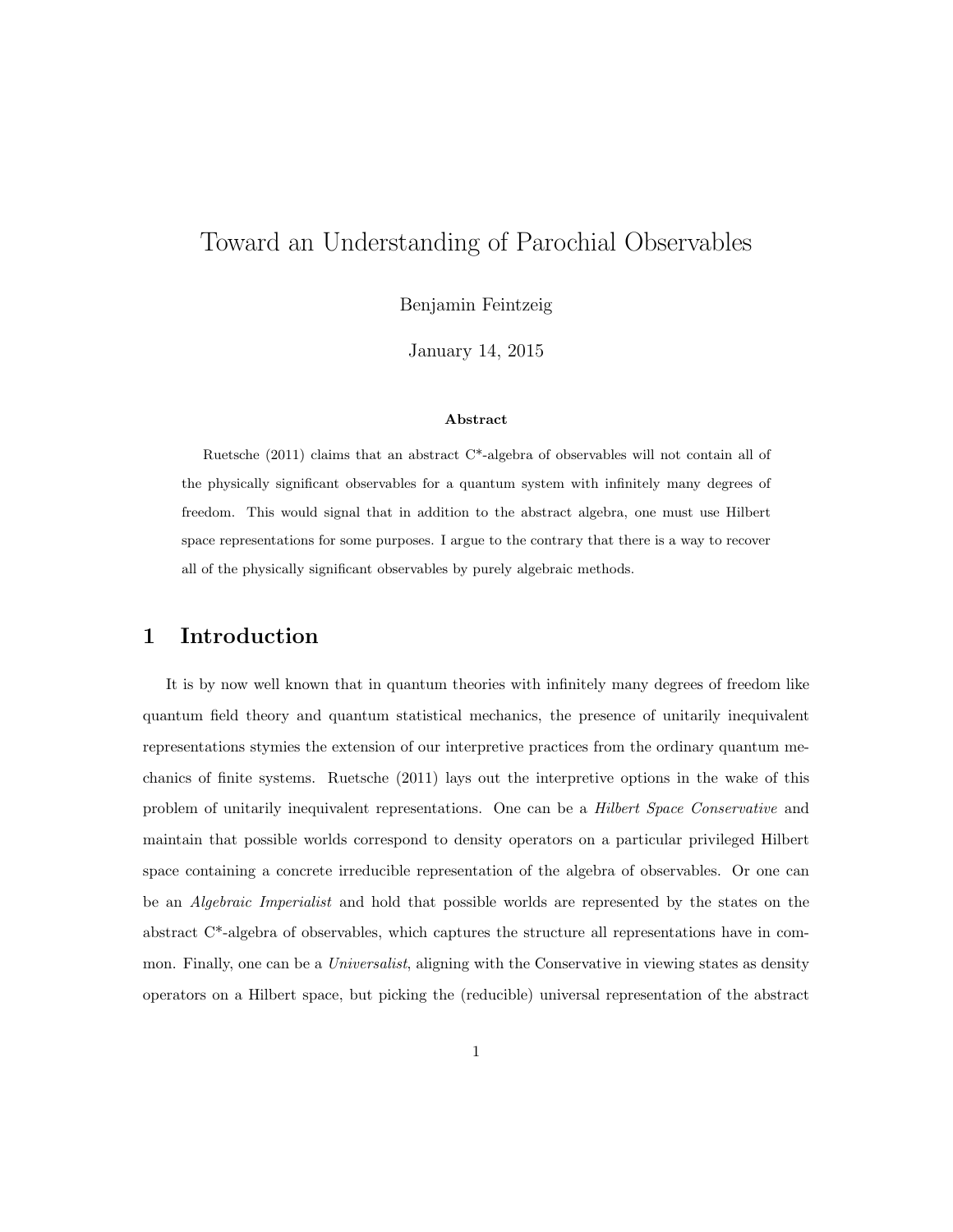$C^*$ -algebra as the collection of physically measurable quantities.<sup>1</sup> Ruetsche argues that none of the interpretations just mentioned is adequate.

This paper will focus on Ruetsche's argument against Imperialism and Universalism,<sup>2</sup> which I will call the problem of parochial observables. Ruetsche argues that there are certain observables, such as particle number, temperature, and net magnetization, that the Hilbert Space Conservative acquires and employs in physically significant explanations, and which the Imperialist and Universalist do not have access to. Ruetsche calls these the *parochial observables*. Since the Imperialist and Universalist do not have access to these observables, they cannot recover physically significant explanations of (for example) particle content, phase transitions, and symmetry breaking. Since an interpretation is adequate only insofar as it can recover physically significant explanations, Imperialism and Universalism are unacceptable interpretations of quantum theories with infinitely many degrees of freedom, according to Ruetsche.

I will argue that the problem of parochial observables is only an apparent problem, which disappears once one recognizes that the Imperialist and Universalist have additional resources for representing parochial observables. Parochial observables arise for Ruetsche as approximations to or idealizations from observables in a particular Hilbert space representation (once we have chosen a physically relevant notion of idealization). I will show that the Imperialist and the Universalist can use the same sorts of tools in their respective settings to acquire the parochial observables. Namely, the Imperialist can define a physically relevant notion of approximation or idealization on the abstract algebra and the Universalist can similarly define a physically relevant notion of approximation or idealization on the bounded operators on the universal Hilbert space. According to both of these notions, parochial observables arise as idealizations from the observables we began with in the abstract algebra or the universal representation, respectively. When the Imperialist and Universalist are allowed the same mathematical tools that the Hilbert Space Conservative uses for representing approximations and idealizations, the problem of parochial observables does not arise. The Imperialist and Universalist each have access to all of the observables they need.

<sup>&</sup>lt;sup>1</sup>Of course, these are not the *only* possible interpretations of algebraic quantum theories (See Ruetsche 2011, Ch. 6), but we will restrict our attention to these positions for the purpose of this paper.

<sup>&</sup>lt;sup>2</sup>In what follows, Hilbert Space Conservatism will mainly play the role of a foil to help us understand Imperialism and Universalism. We will mention Ruetsche's argument against Conservatism only briefly.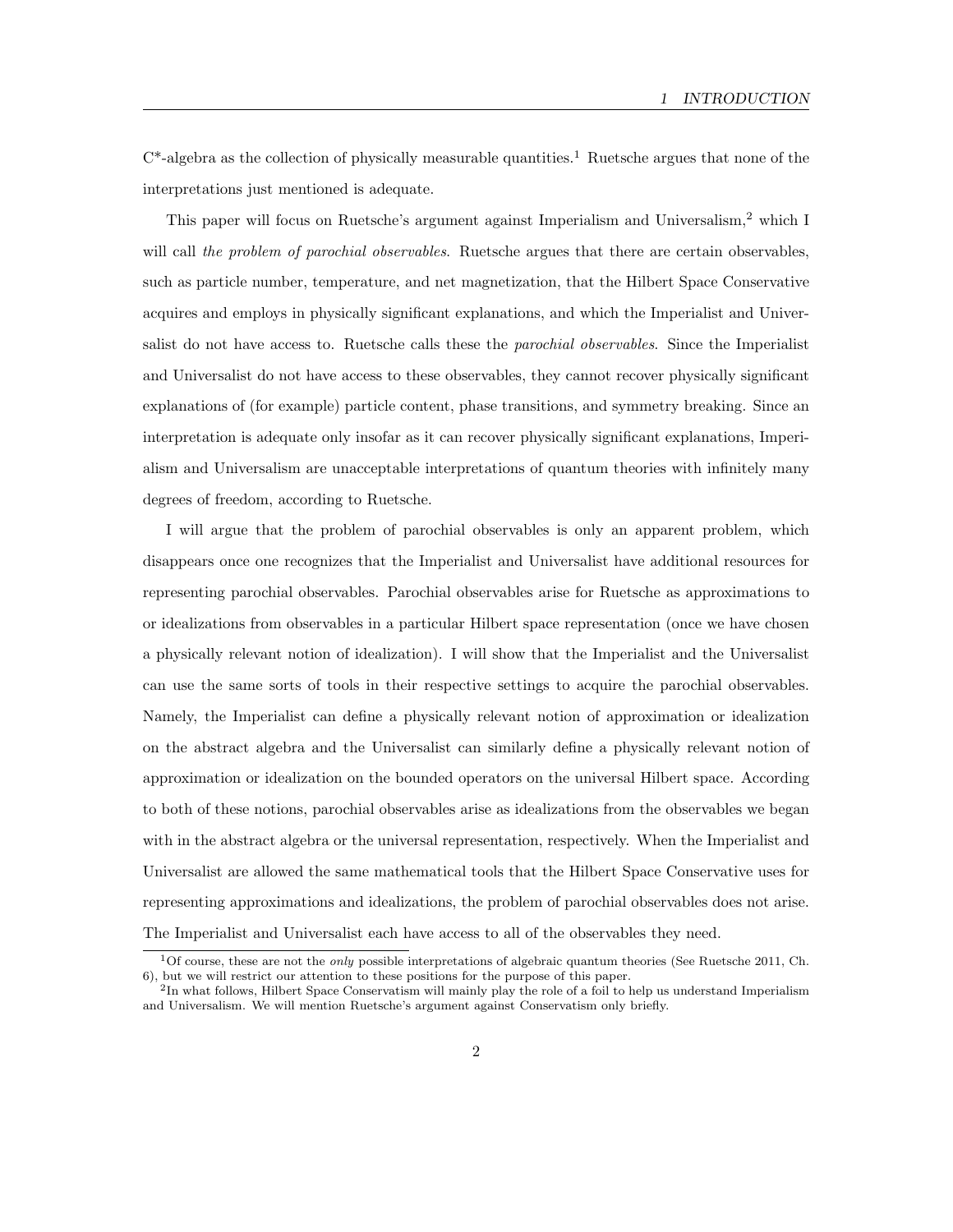Furthermore, when we allow the Imperialist and the Universalist access to these idealized observables, one can show a precise sense in which they are equivalent interpretations. There is a sense in which the Imperialist and the Universalist subscribe to the same physical possibilities; they simply use different mathematical tools to describe these possibilities. Thus, Imperialism and Universalism amount to the same interpretation, and it is one which avoids Ruetsche's problem of parochial observables.

### 2 Preliminaries

In algebraic quantum theories<sup>3</sup> the measurable quantities for a system are represented by the self-adjoint elements of an abstract  $C^*$ -algebra  $\mathfrak A$ . A *state* on  $\mathfrak A$  is given by a positive, normalized, linear functional  $\omega : \mathfrak{A} \to \mathbb{C}$ . A state  $\omega$  has the following initial interpretation: for each self-adjoint  $A \in \mathfrak{A}, \omega(A)$  corresponds to the expectation value of A in the state  $\omega$ .

Importantly, this algebraic formalism translates back into the familiar Hilbert space theory once we are given a state. A representation of a C\*-algebra  $\mathfrak{A}$  is a pair  $(\pi, \mathcal{H})$ , where  $\pi : \mathfrak{A} \to \mathcal{B}(\mathcal{H})$  is a  $*$ -homomorphism into the bounded linear operators on some Hilbert space  $H$ . One of the most fundamental results in the theory of  $C^*$ -algebras, known as the GNS theorem (Kadison & Ringrose 1997, p. 278, Thm. 4.5.2), asserts that for each state  $\omega$  on  $\mathfrak{A}$ , there exists a representation  $(\pi_{\omega}, \mathcal{H}_{\omega})$ of  $\mathfrak{A}$ , known as the GNS representation for  $\omega$ , and a (cyclic) vector  $\Omega_{\omega} \in \mathcal{H}_{\omega}$  such that for all  $A \in \mathfrak{A},$ 

$$
\omega(A) = \langle \Omega_{\omega}, \pi_{\omega}(A) \Omega_{\omega} \rangle
$$

One may find representations of  $\mathfrak A$  on different Hilbert spaces, and in this case one wants to know when these can be understood as "the same representation". This notion of "sameness" is given by the concept of unitary equivalence:<sup>4</sup> two representations  $(\pi_1, \mathcal{H}_1)$  and  $(\pi_2, \mathcal{H}_2)$  are unitarily

<sup>&</sup>lt;sup>3</sup>For more on the theory of C<sup>\*</sup>-algebras and their representations, see Kadison & Ringrose (1997). For more on algebraic quantum field theory, see Ruetsche (2011) and Halvorson (2006).

<sup>4</sup>See Ruetsche (2011, Ch. 2.2) and Clifton & Halvorson (2001, Sec. 2.2-2.3) for more on unitary equivalence as a notion of "sameness of representations." There is another notion of "sameness of representations" given by quasiequivalence (Kadison & Ringrose 1997, p. 735). Quasi-equivalence and unitary equivalence coincide for irreducible representations, but quasi-equivalence may be a more natural notion (for some purposes) when dealing with reducible representations.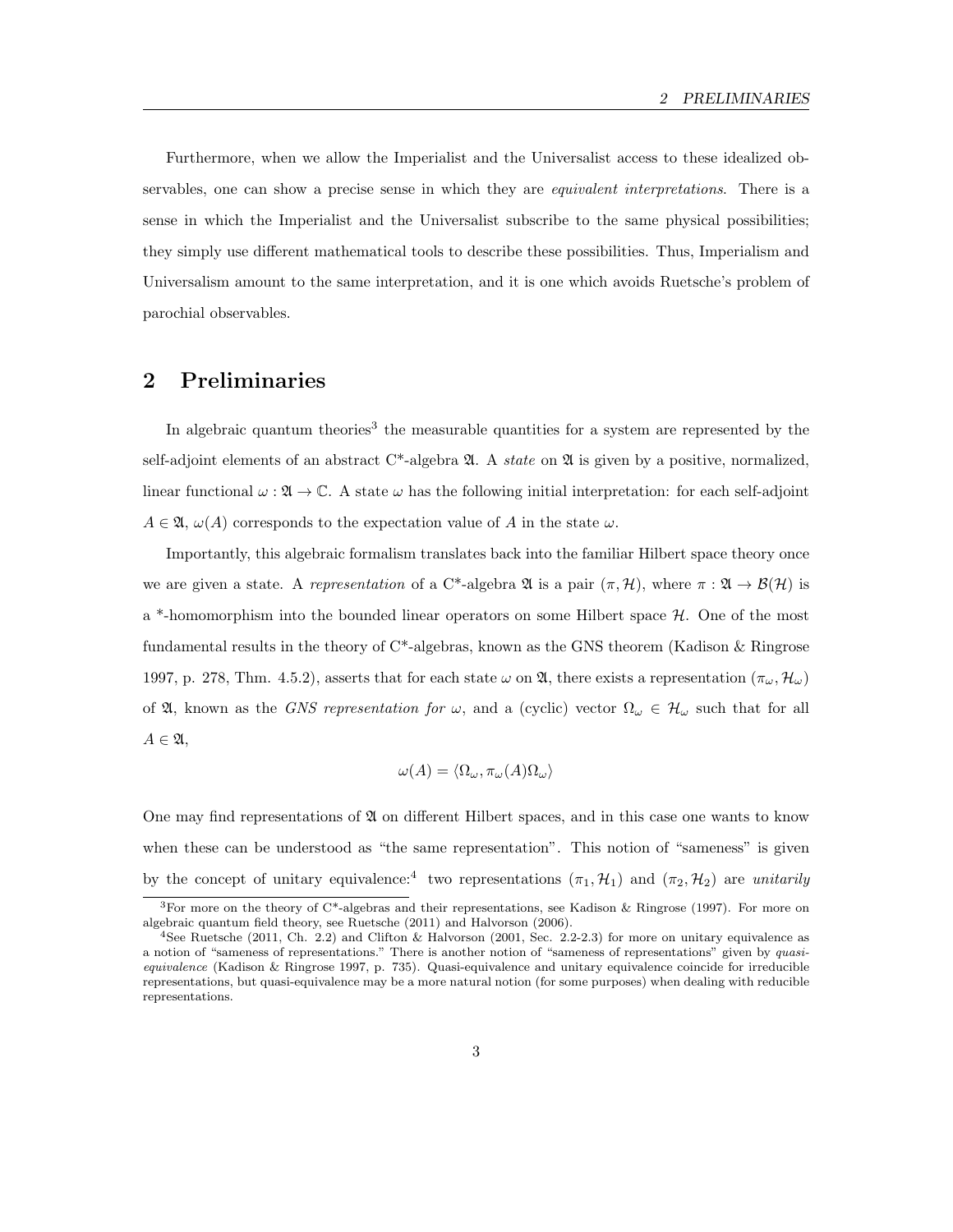equivalent if there is a unitary mapping  $U : \mathcal{H}_1 \to \mathcal{H}_2$  which intertwines the representations, i.e. for each  $A \in \mathfrak{A}$ ,

$$
U\pi_1(A)=\pi_2(A)U
$$

The specified unitary mapping  $U$  sets up a way of translating between density operator states on  $\mathcal{H}_1$  and density operator states on  $\mathcal{H}_2$ , and between observables in  $\mathcal{B}(\mathcal{H}_1)$  and observables in  $\mathcal{B}(\mathcal{H}_2)$ . The GNS representation for a state  $\omega$  is unique in the sense that any other representation  $(\pi, \mathcal{H})$ of A containing a cyclic vector corresponding to  $\omega$  is unitarily equivalent to  $(\pi_{\omega}, \mathcal{H}_{\omega})$  (Kadison & Ringrose 1997, p. 279, Prop. 4.5.3).

Finally, I would like to note a distinction between kinds of representations that will play an important role in distinguishing between Hilbert Space Conservatism and Universalism. A representation  $(\pi, \mathcal{H})$  of  $\mathfrak{A}$  is *irreducible* if the only subspaces of H invariant under  $\pi(\mathfrak{A})$  are H and {0}. Otherwise, a representation is called reducible. A reducible representation contains subrepresentations, i.e. representations on restricted nonzero subspaces of  $\mathcal{H}$  invariant under the action of  $\pi(\mathfrak{A}).$ 

### 3 Three Extremist Interpretations

Quantizing a classical theory involves two steps: first, one isolates from the observables of the classical theory certain algebraic relations (usually commutation or anti-commutation relations) to build the abstract algebra A. And second, one finds a representation of the resulting algebra in the bounded operators on some Hilbert space. In the case where the original classical theory has finitely many degrees of freedom,<sup>5</sup> the Stone-von Neumann theorem (Ruetsche 2011, p. 41; Clifton & Halvorson 2001, p. 427) shows that all of the Hilbert space representations we end up with are unitarily equivalent and so the resulting quantum theory is unique. However, it is well known that theories with infinitely many degrees of freedom, including field theories and statistical theories in the thermodynamic limit, violate the assumptions of the Stone-von Neumann

 $5$ The Stone-von Neumann theorem carries other substantive assumptions as well. It assumes that the representation is continuous in an appropriate sense and that the configuration space of the classical theory is the manifold  $\mathbb{R}^n$  (See Ruetsche 2011, Ch. 2-3).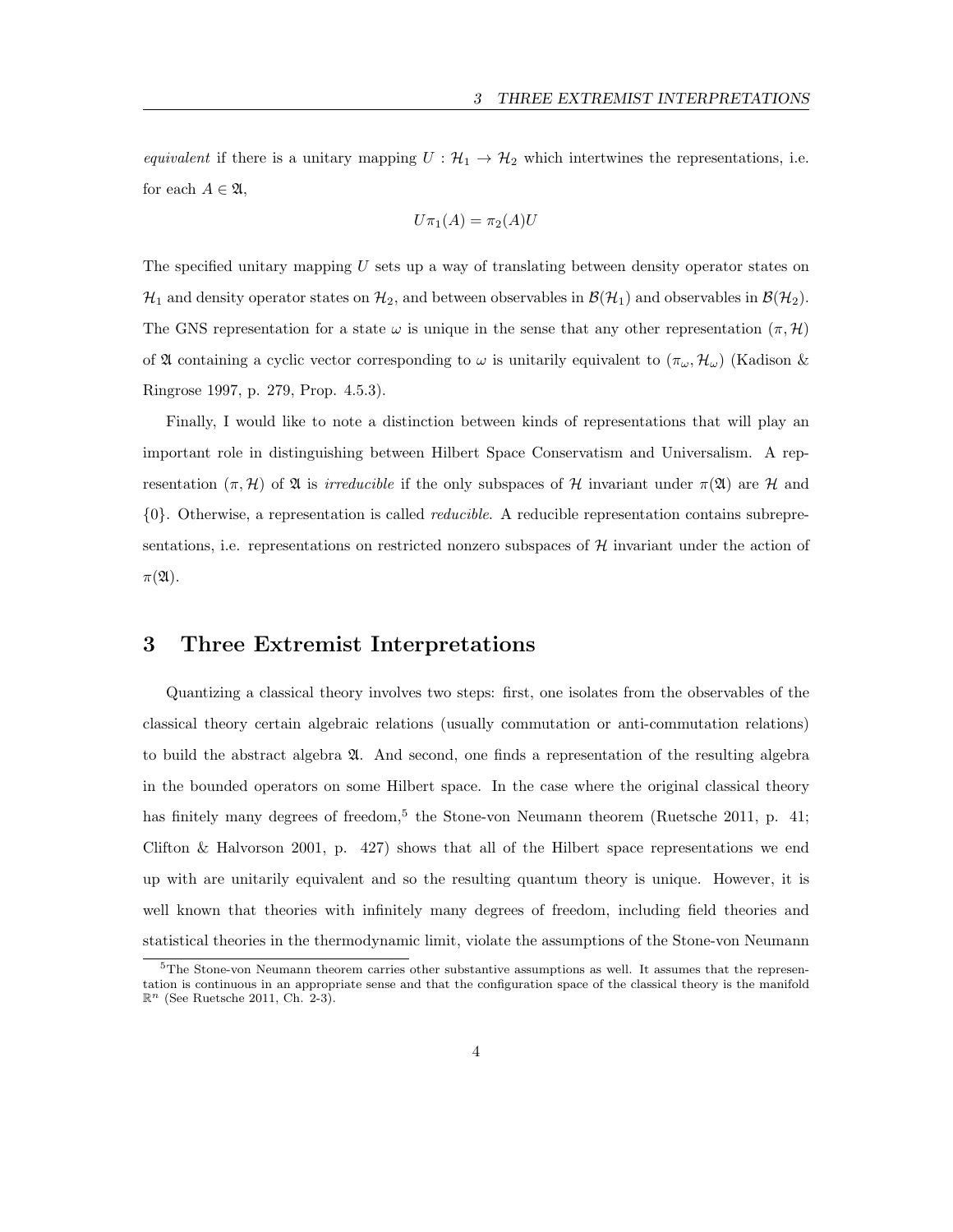theorem. Even though the first step of the quantization procedure yields a unique algebra for the quantum theory, this algebra admits many unitarily inequivalent representations when we attempt to perform the second step (Ruetsche 2011, Ch. 3.3). Because of this, it appears that many theories of interest for physics do not have a unique quantization. Three possible interpretations of quantum theories with infinitely many degrees of freedom arise from consideration of unitarily inequivalent representations.<sup>6</sup>

#### 3.1 Algebraic Imperialism

First, one can be an *Algebraic Imperialist* by asserting that a quantum theory is given in full by the abstract algebra of observables and the states on that algebra rather than its Hilbert space representations. The abstract algebra captures a structure that all Hilbert space representations have in common, so the Algebraic Imperialist chooses to focus only on this structure. To do so is to proclaim that all the work that has been done on interpreting the Hilbert space formalism for ordinary quantum mechanics with finitely many degrees of freedom cannot yield a complete and adequate interpretation for the case of infinitely many degrees of freedom. According to the Algebraic Imperialist, "the extra structure one obtains along with a concrete representation of [A] is extraneous." (Ruetsche 2011, 132). All that matters is the abstract algebraic structure. The physically measurable quantities are given by the observables (self-adjoint elements) in  $\mathfrak{A}$ , and the physically possible states are given by the states on A.

#### 3.2 Hilbert Space Conservatism

On the other hand, if one wants to be a Hilbert Space Conservative and maintain an interpretation via the Hilbert space formalism like those usually discussed for ordinary quantum mechanics, then one must pick a particular Hilbert space representation to interpret. When one is working in the context of a particular Hilbert space  $H$ , one can define the weak operator topology on  $\mathcal{B}(\mathcal{H})$ by the following criterion for convergence (Reed & Simon 1980, p. 183): a net  $\{A_i\}_{i\in\mathcal{X}}$  converges

<sup>6</sup>For more on these positions and their advantages and disadvantages, see Arageorgis (1995) and Ruetsche (2002, 2003, 2006, 2011 Ch. 6). Of course, as Ruetsche describes, there are many more subtle interpretive options, but we deal here only with three of the simplest cases.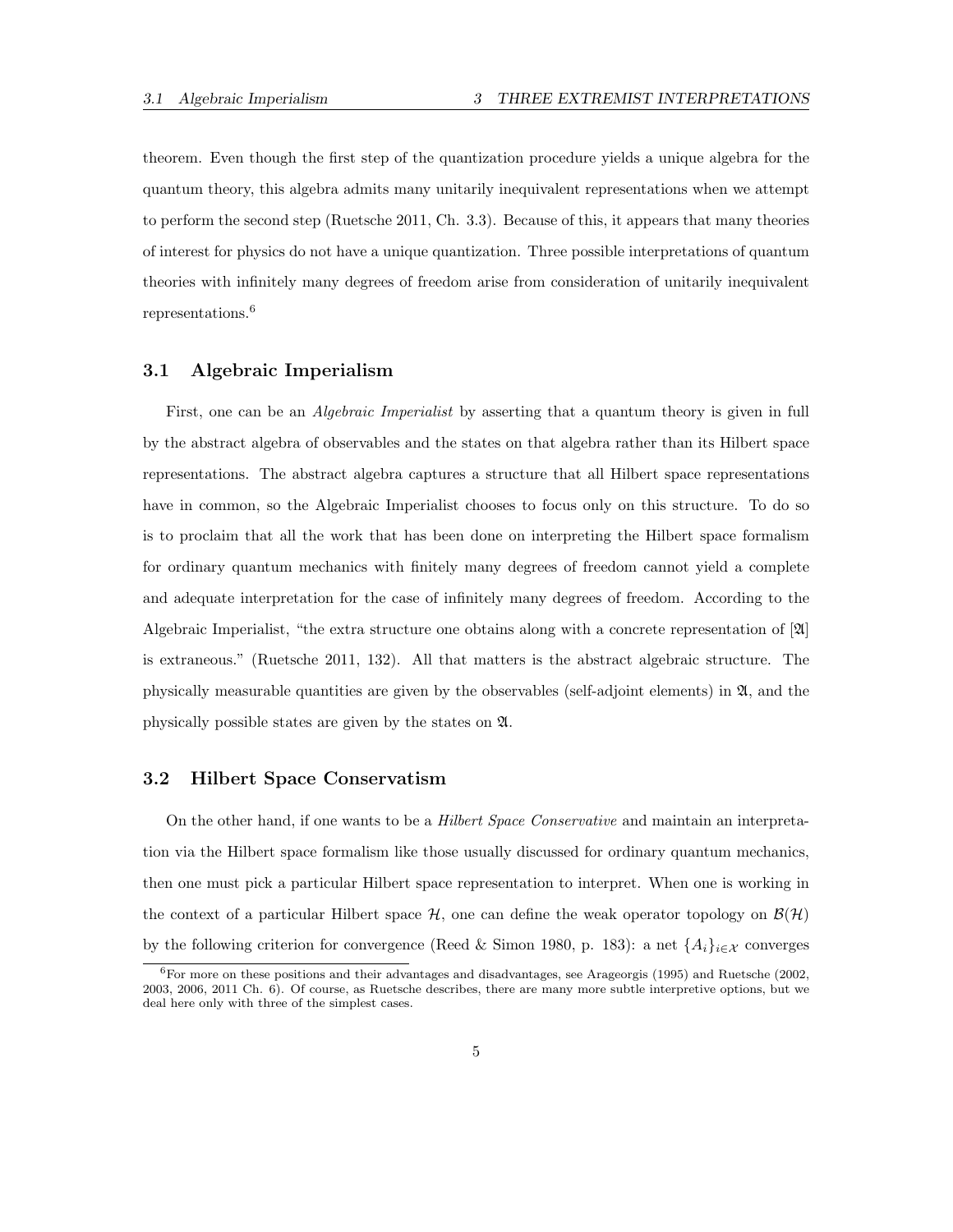weakly to A (written  $A_i \to A$ ) just in case for all  $\phi, \psi \in \mathcal{H}$ ,

$$
\langle \phi, A_i \psi \rangle \to \langle \phi, A \psi \rangle
$$

in  $\mathbb{C}$ . Recall that the GNS theorem allows us to take any C<sup>\*</sup>-algebra of observables  $\mathfrak A$  and, having chosen some state  $\omega$ , represent it via the representation  $\pi_{\omega}$  as a subalgebra  $\pi_{\omega}(\mathfrak{A}) \subseteq \mathcal{B}(\mathcal{H}_{\omega})$  for some Hilbert space  $\mathcal{H}_{\omega}$ . Using the weak operator topology on  $\mathcal{B}(\mathcal{H}_{\omega})$  as a physically relevant notion of approximation,<sup>7</sup> one can include in any algebra of observables the operators that are physically indistinguishable from or well approximated by the observables already picked out in our algebra. To do so, we take the weak operator closure (written  $\overline{\pi_{\omega}(\mathfrak{A})}$ ) of our original algebra of observables  $\pi_{\omega}(\mathfrak{A})$ —this adds to our original algebra all limit points of weak operator converging nets. Any weak operator closed subalgebra of a Hilbert space is called a von Neumann algebra, so  $\pi_{\omega}(\mathfrak{A})$  will be called the von Neumann algebra affiliated with the representation  $\pi_{\omega}$ . If the state  $\omega$  that we used to take our GNS representation is pure,<sup>8</sup> then, because the representation  $\pi_{\omega}$  is irreducible (Kadison & Ringrose 1997, p. 728, Thm. 10.2.3), it follows that  $\overline{\pi_{\omega}(\mathfrak{A})} = \mathcal{B}(\mathcal{H}_{\omega})$  (see Sakai 1971, Prop. 1.21.9, p. 52). So taking the GNS representation for a pure state and closing in the weak operator topology brings us back to the familiar situation where our observables are all of the bounded self-adjoint operators on a Hilbert space.

For the Hilbert Space Conservative, one such particular irreducible Hilbert space representation of the abstract algebra specifies the physical possibilities. Having chosen a pure state  $\omega$  on  $\mathfrak A$  and obtained its GNS representation  $(\pi_{\omega}, \mathcal{H}_{\omega})$ , the Hilbert Space Conservative follows the standard practice in ordinary quantum mechanics (for finitely many degrees of freedom). For the Hilbert Space Conservative, the physically measurable quantities are the self-adjoint elements of  $\overline{\pi_{\omega}(\mathfrak{A})}$  $\mathcal{B}(\mathcal{H}_{\omega})$ , and the physically possible states are density operators on  $\mathcal{H}_{\omega}$ .

Ruetsche argues that Hilbert Space Conservatism is inadequate because it does not give us access

<sup>7</sup>The motivation for this standard practice is that in the weak operator topology, a net of observables well approximates (i.e. converges to) another observable just in case it approximates it with respect to all possible expectation values and transition probabilities, and hence with respect to the empirical predictions of the theory. We will discuss the significance of this in the next section.

<sup>&</sup>lt;sup>8</sup>A state  $\omega$  is pure if whenever  $\omega = a_1 \omega_1 + a_2 \omega_2$  for states  $\omega_1, \omega_2$ , it follows that  $\omega_1 = \omega_2 = \omega$ .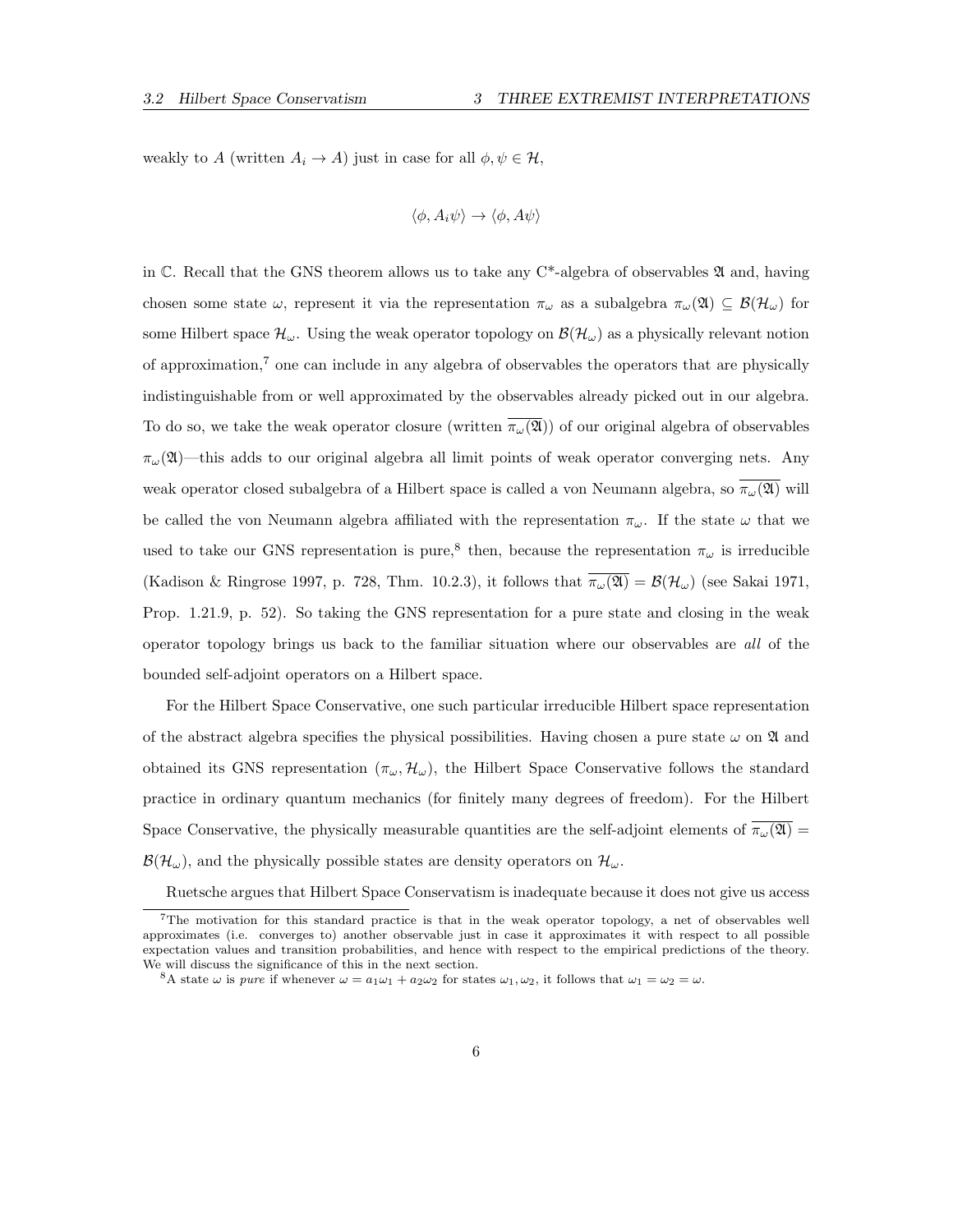to enough states. In theories with infinitely many degrees of freedom, the existence of unitarily inequivalent representations entails that for any privileged irreducible representation  $(\pi, \mathcal{H})$ , there is some algebraic state that cannot be implemented as a density operator on  $H$ . This would be fine if we only ever needed the density operator states on a single Hilbert space to accomplish the goals of physics, but there are instances in which we need to appeal to two states which cannot be represented as density operators on the same irreducible Hilbert space representation in the course of giving a single physically significant explanation (Ruetsche 2003, 2006). For example, states of different pure thermodynamic phases cannot be represented as density operators on the same irreducible Hilbert space representation. But certainly we need to be able to account for states of different pure thermodynamic phases as simultaneously physically possible in order to explain phase transitions in quantum statistical mechanics. So the Hilbert Space Conservative lacks the resources to recover such physically significant explanations.<sup>9</sup>

This may push the Hilbert Space Conservative to try to find a Hilbert space on which all states can be represented as density operators. The Universalist seeks to do precisely this.

#### 3.3 Universalism

The Universalist agrees with the Hilbert Space Conservative that we need a Hilbert space representation of the abstract algebra A to interpret our quantum theory but disagrees that we need an irreducible representation. The Universalist holds that the *universal representation* is the privileged representation of the abstract algebra. Letting  $S_{\mathfrak{A}}$  be the set of states on  $\mathfrak{A}$  and the GNS representation of any  $\omega \in \mathcal{S}_{\mathfrak{A}}$  be denoted by  $(\pi_{\omega}, \mathcal{H}_{\omega})$ , the universal representation is given by  $(\pi_U, \mathcal{H}_U)$ , where

$$
\mathcal{H}_U=\bigoplus_{\omega\in\mathcal{S}_{\mathfrak{A}}}\mathcal{H}_\omega
$$

is the universal Hilbert space and for each  $A \in \mathfrak{A}$ 

$$
\pi_U(A) = \bigoplus_{\omega \in \mathcal{S}_{\mathfrak{A}}} \pi_{\omega}(A)
$$

<sup>9</sup>This argument is elaborated in Ruetsche (2002, 2003, 2006, 2011) and discussed in Feintzeig (2015).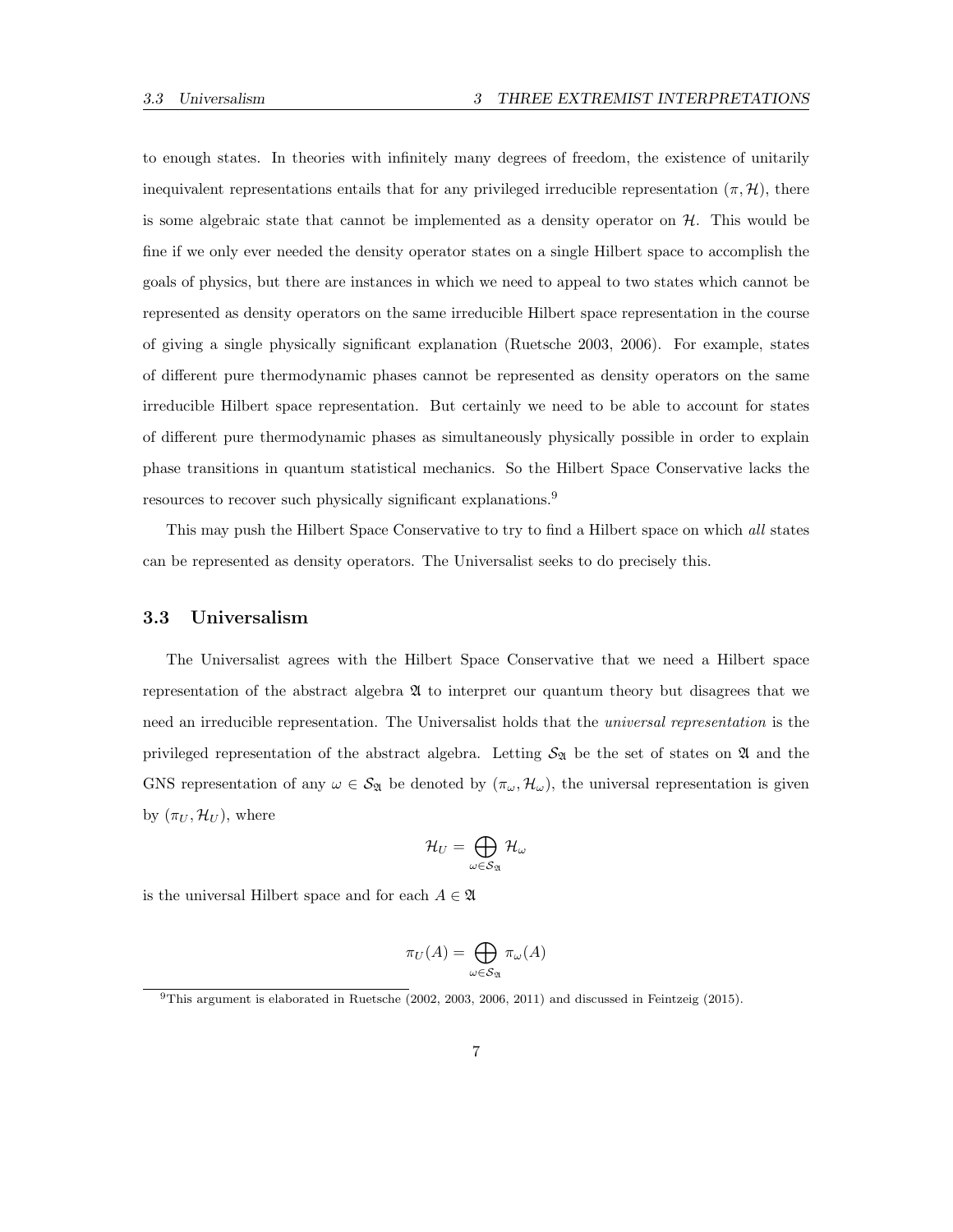The universal representation is guaranteed to be faithful (Kadison & Ringrose 1997, p. 281, Remark 4.5.8) so every element  $A \in \mathfrak{A}$  has a unique counterpart in  $\pi_U(\mathfrak{A})$ . The Universalist, like the Hilbert Space Conservative, has access to more observables than the Algebraic Imperialist. The universal Hilbert space carries its own weak operator topology defined precisely as above, which allows us to take the weak operator closure  $\pi_U(\mathfrak{A})$  of our original algebra, thereby obtaining the universal enveloping von Neumann algebra of  $\mathfrak{A}$ . Since  $\pi_U$  is reducible, it follows that

$$
\pi_U(\mathfrak{A}) \subseteq \overline{\pi_U(\mathfrak{A})} \subsetneq \mathcal{B}(\mathcal{H}_U)
$$

For the Universalist, the physically measurable quantities are the self-adjoint elements of  $\pi_U(\mathfrak{A})$ , and the physically possible states are density operators on  $\mathcal{H}_U$ .

Furthermore, every state on the abstract algebra  $\mathfrak A$  can be represented by a density operator (in fact, a vector and hence a *finite rank density operator*; see Kadison & Ringrose 1997, p. 281, Remark 4.5.8) on the universal Hilbert space  $\mathcal{H}_U$  so the Universalist has access to as many states as there are on the abstract algebra  $\mathfrak A$  and avoids one of the pitfalls of the Hilbert Space Conservative.

It is worth noting that although Universalism uses a Hilbert space representation to think about states and observables, it differs crucially from the ways we are accustomed to thinking about these mathematical tools in ordinary quantum mechanics, and thus it may not give the Hilbert Space Conservative everything she desired. First, in ordinary quantum mechanics we are accustomed to working in an irreducible representation of the algebra of observables. We have seen that the universal representation is manifestly reducible. Second, in ordinary quantum mechanics we are accustomed to thinking of vector states as pure states (because we work in an irreducible representation). Vector states on the universal representation, or universal enveloping von Neumann algebra, are not necessarily pure states. In fact, every mixed state on  $\mathfrak A$  can be thought of as a vector state as well. Third, in ordinary quantum mechanics we are accustomed to working in a separable Hilbert space. Because the universal Hilbert space is the direct sum of an uncountable number of nontrivial Hilbert spaces, it follows that the universal Hilbert space is nonseparable. These are certainly important differences from the mathematical tools that we use in ordinary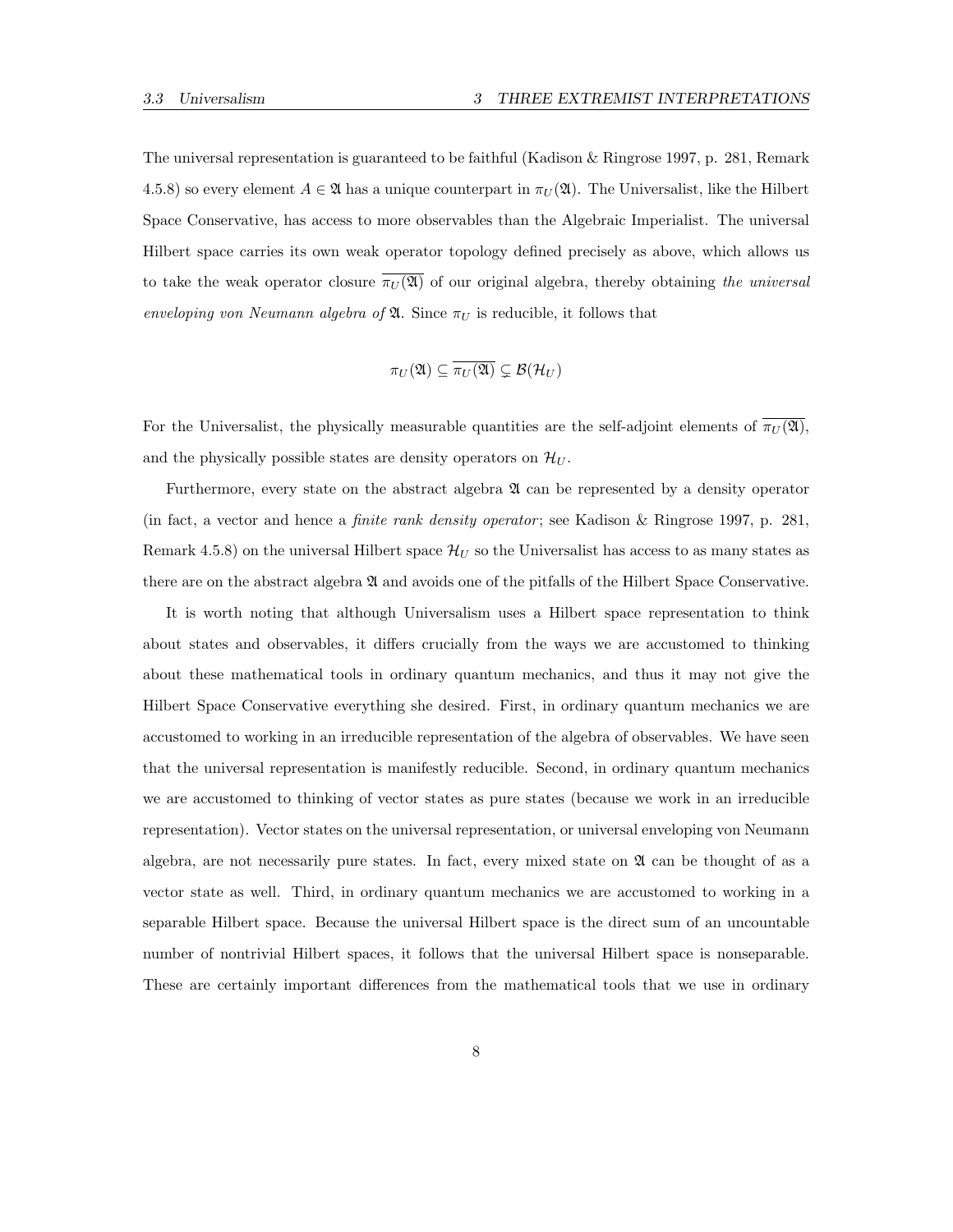quantum mechanics, and I save further discussion of their significance for future work.

### 4 Parochial Observables

Ruetsche's problem of parochial observables begins as an argument against Algebraic Imperialism and at times is extended to an argument against Universalism. The basic claim of the argument is that the Algebraic Imperialist does not have the resources to represent all of the physically possible observables (Ruetsche 2002, p. 367; Ruetsche 2003, p. 1330). We saw that the Hilbert Space Conservative, having privileged some pure state  $\omega$  and its GNS representation  $(\pi_{\omega}, \mathcal{H}_{\omega})$ , acquires all of the observables in  $\overline{\pi_{\omega}(\mathfrak{A})} = \mathcal{B}(\mathcal{H}_{\omega})$ . The new observables are the ones that Ruetsche calls parochial observables; these are limit points in the weak operator topology of nets of observables from the original algebra and so they can be thought of as approximations to or idealizations from the observables we already recognized.<sup>10</sup> Many of these observables have real physical import (e.g., the temperature observable) but have no analogue in the abstract algebra. So the Hilbert Space Conservative gains access to more observables than the Algebraic Imperialist. These observables are physically significant, e.g. for giving explanations of thermodynamic phase transitions. According to Ruetsche, the Algebraic Imperialist runs into a problem because she cannot recognize these operators as physically possible observables, and so cannot vindicate such explanations.

I will argue that there is a way for both the Imperialist and the Universalist to account for parochial observables. The problem of parochial observables only appears because we have given the Conservative more tools than the Imperialist—specifically, tools for representing idealizations and approximations. Once we give the Imperialist the analogous tools on the abstract algebra, she has no trouble representing the parochial observables.

 $10By$  saying this, I do not mean to take a stance on whether the limit points are bona fide observables or "merely" idealizations, and I also do not mean to take a stance on whether the idealizations here are indispensable (See, eg., Callender 2001; Batterman 2005, 2009). I hope only to invoke the notion that a topology captures a notion of similarity or resemblance and that limit points can be thought of as relevantly resembling elements of the original algebra to arbitrarily high accuracy so that we are licensed to use them for some scientific purposes. For more on limiting relations capturing a notion of similarity, resemblance, and approximation, see Butterfield (2011a, 2011b) and Fletcher (2014).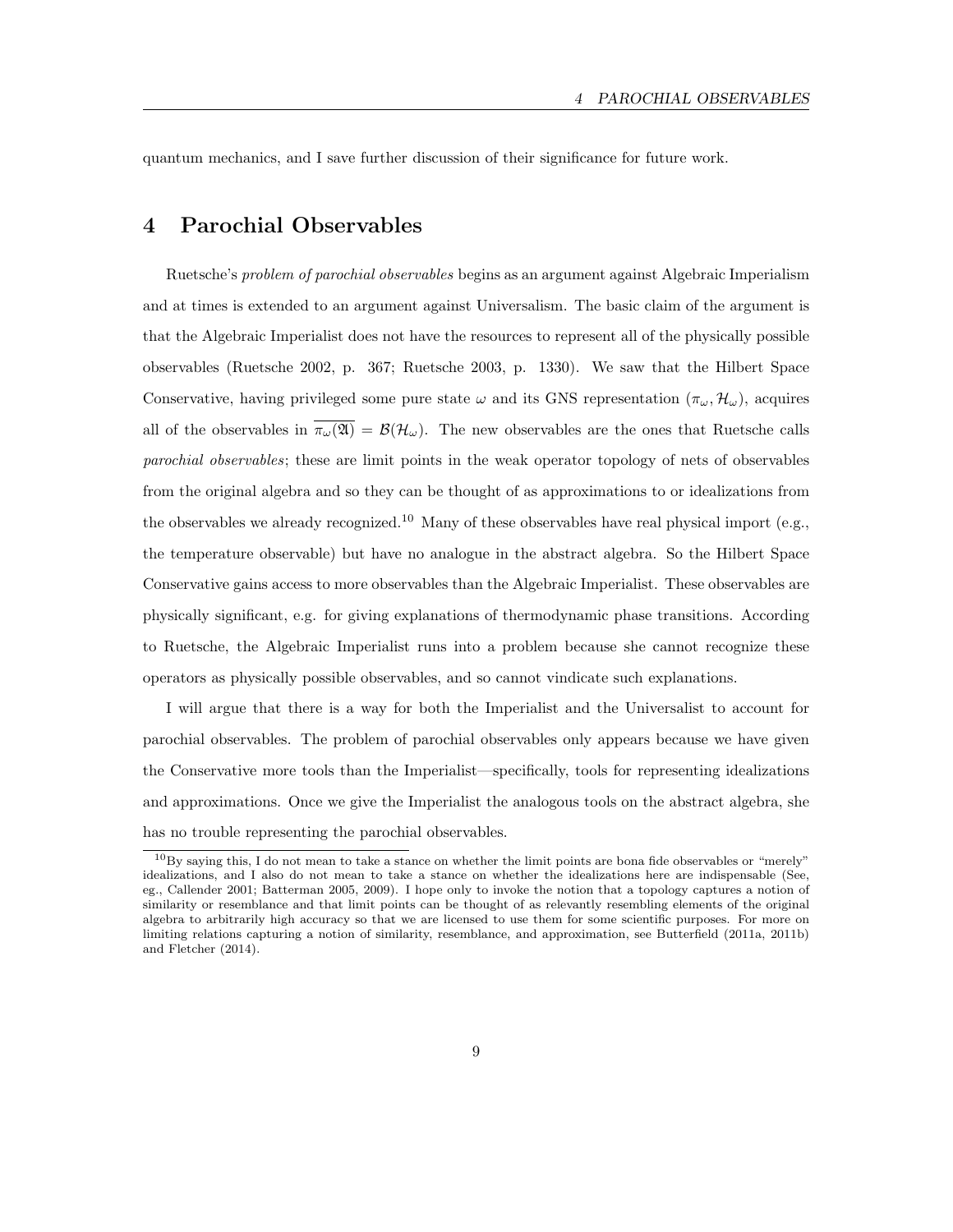#### 4.1 Parochial Observables for the Imperialist

When one thinks of an abstract  $C^*$ -algebra, one usually thinks of it as coming equipped with the topology induced by its norm. This of course corresponds to the uniform topology of a concrete C\* algebra of operators acting on a Hilbert space. But just as one can consider alternative topologies on concrete algebras of operators, one can consider alternative topologies on the abstract algebra prior to taking a representation. One of the alternative topologies on the abstract algebra corresponds in a certain sense to the algebraic translation of the weak operator topology. To motivate this, we must first think about the significance of the weak operator topology. I stated in the previous section that the weak operator topology gives us a criterion of convergence based on expectation values and transition probabilities, and so gives us a notion of approximation relevant to the empirical content of the theory. But this can be made more precise. The following proposition<sup>11</sup> shows that the weak operator topology of a representation is the topology for convergence of expectation values with respect to a privileged collection of states—namely the finite rank density operators on a Hilbert space representation.

**Proposition 1.** Let  $(\pi, \mathcal{H})$  be a representation of a C\*-algebra  $\mathfrak{A}$ . Let  $\{A_i\} \subseteq \pi(\mathfrak{A})$  be a net of operators. Then the following are equivalent:

(1) The net  $\{A_i\}$  converges to  $A \in \mathcal{B}(\mathcal{H})$  in the weak operator topology on  $\mathcal{B}(\mathcal{H})$ .

(2) For all states  $\phi$  on  $\mathfrak A$  implementable by a finite rank density operator  $\Phi$  on  $\mathcal H$ ,  $\phi(A_i)$  =  $Tr(\Phi A_i)$  converges to  $Tr(\Phi A)$  in  $\mathbb{C}$ .

One remark before we proceed: in clause (2) the expectation values converge as complex numbers even though there is in general no element of the abstract algebra that the net of observables converges to. This is because the parochial observable (the limit point of the net) in general will not have an analog in the abstract algebra.

Prop. 1 shows that the weak operator topology on a representation of  $\mathfrak A$  gives us a notion of approximation relevant to only those states that can be implemented as finite rank density operators in this representation. A Hilbert Space Conservative might have reason to restrict attention to

<sup>&</sup>lt;sup>11</sup>See the appendix for proofs of propositions 1, 2, 3, 4, and 6. The proofs of propositions 5 and 7 are included in the references and are not reproduced here.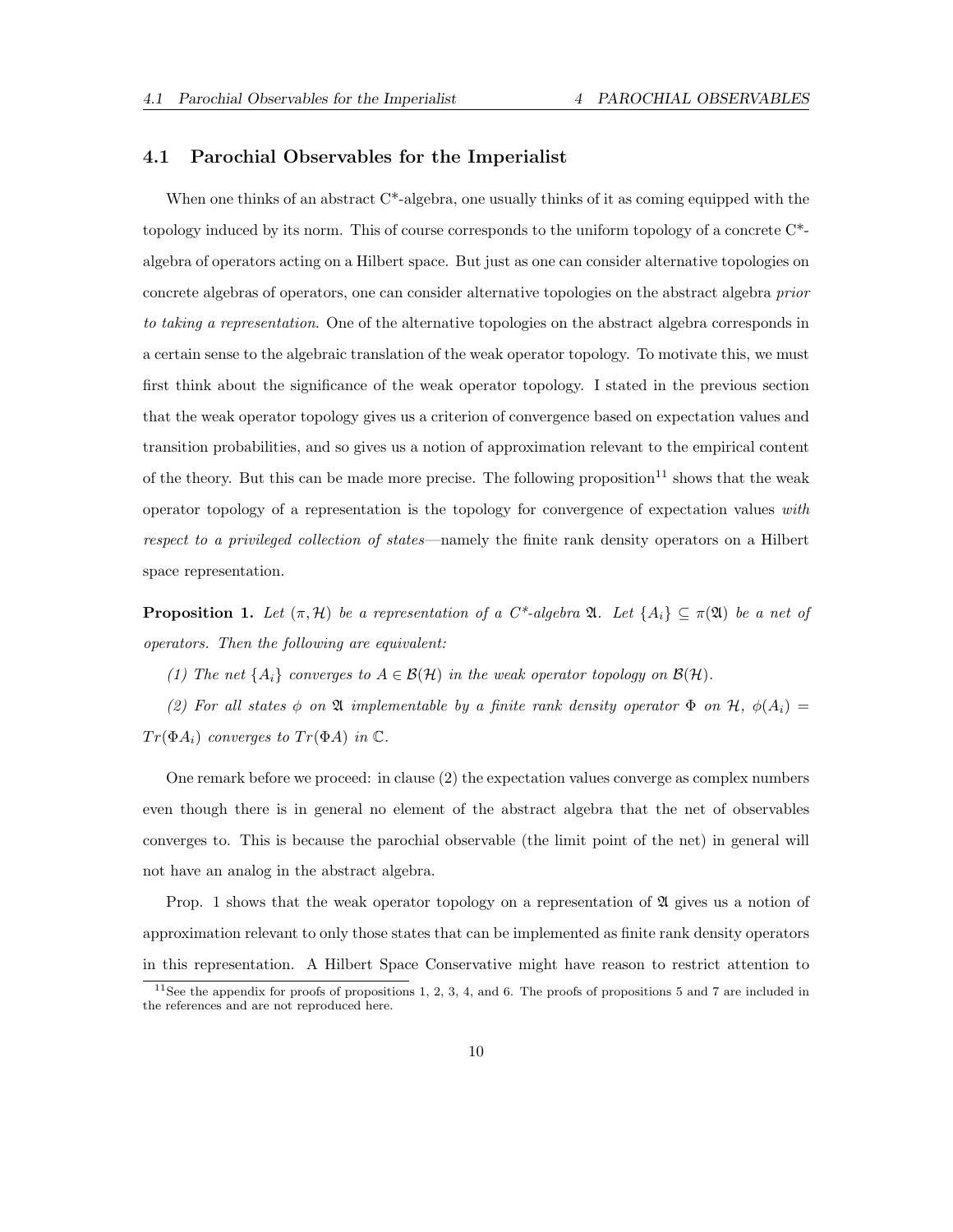these states, but an Algebraic Imperialist does not. The Algebraic Imperialist sees all states on the abstract algebra as on a par and believes that the empirical content of the theory comes from all expectation values.

However, the Algebraic Imperialist has access to a topology that defines a notion of convergence using the expectation values of all of the states she deems physically possible. The weak  $(\sigma(\mathfrak{A}, \mathfrak{A}^*))$ topology<sup>12</sup> on an abstract C<sup>\*</sup>-algebra  $\mathfrak A$  is defined as follows. Let  $\mathfrak A^*$  refer to the dual space of continuous linear functionals on the Banach space  $\mathfrak{A}$ . A net  $\{A_i\} \in \mathfrak{A}$  converges in the weak  $(\sigma(\mathfrak{A}, \mathfrak{A}^*))$  topology to  $A \in \mathfrak{A}$  just in case for all  $\phi \in \mathfrak{A}^*$ 

$$
\phi(A_i) \to \phi(A)
$$

in C. The notation  $\sigma(\mathfrak{A}, \mathfrak{A}^*)$  signifies that the weak topology is the weakest topology on  $\mathfrak A$  that makes all of the bounded linear functionals in  $\mathfrak{A}^*$  continuous. Now we see from Prop. 1 that the notion of convergence given by the weak operator topology on a representation is simply the notion of convergence that we get by using the weak  $(\sigma(\mathfrak{A}, \mathfrak{A}^*))$  topology with attention restricted to a particular set of states—those that can be represented by finite rank density operators. Likewise, the weak  $(\sigma(\mathfrak{A}, \mathfrak{A}^*))$  topology is the analogue of the weak operator topology for the abstract algebra in the sense that it is an appropriate generalization to a notion of convergence with respect to the expectation values of all states on the abstract algebra.

Insofar as the Hilbert Space Conservative is justified in using the weak operator topology as a physically relevant standard of approximation or idealization, the Algebraic Imperialist is justified in using the weak  $(\sigma(\mathfrak{A}, \mathfrak{A}^*))$  topology as a physically relevant standard of approximation or idealization too. The Imperialist is concerned with approximation and idealization with respect to the expectation values of all states on the abstract algebra.<sup>13</sup>

<sup>&</sup>lt;sup>12</sup>The nomenclature here is a bit unfortunate. The weak topology (sometimes called the weak Banach space topology) on an abstract C\*-algebra is to be distinguished from the weak operator topology on its particular representations. We will see the difference in what follows.

 $13I$  do not claim that the weak topology is the *right* one for the Algebraic Imperialist or that there even is a *right* topology to use (See Sec. 5). Just as the Hilbert Space Conservative may have access to multiple topologies on  $\mathcal{B}(\mathcal{H})$ , the Algebraic Imperialist may have access to multiple topologies on  $\mathfrak{A}$ . My claim is simply that the weak topology on  $\mathfrak A$  is analogous to the weak operator topology on  $\mathcal B(\mathcal H)$  in the sense that they derive from the same physical motivations for approximation and idealization, and they have analogous conditions for convergence.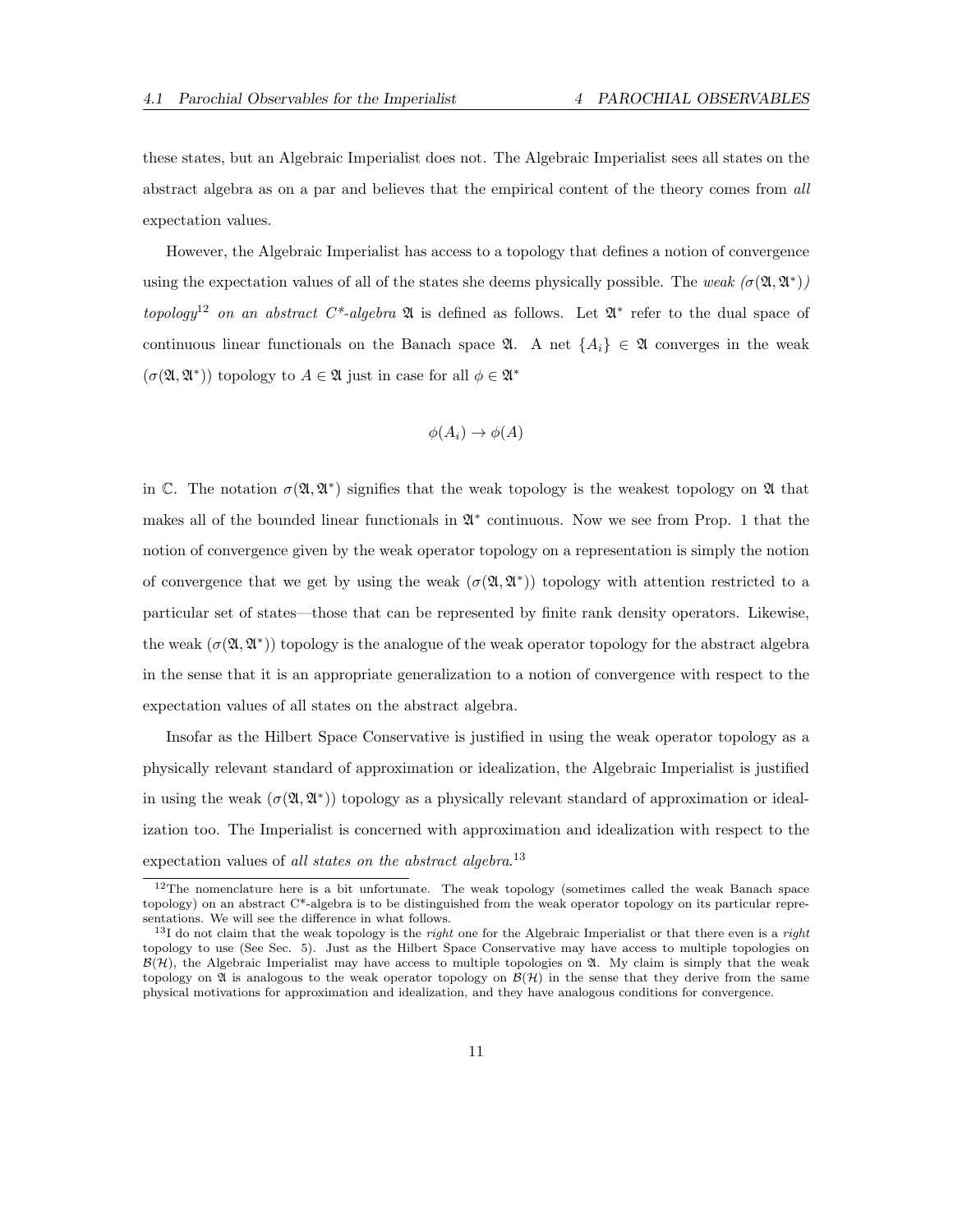There is a sense in which the abstract algebra  $\mathfrak A$  and its representations are not complete with respect to the weak and weak operator topologies, respectively (even though they are both complete with respect to the norm topology). There are nets of observables whose relevant expectation values converge in  $\mathbb C$  but which have no limit point in the abstract algebra. To find those limit points, we must think of the algebra of observables as living in some kind of ambient space of observables; for the Hilbert Space Conservative, this is just the collection  $\mathcal{B}(\mathcal{H})$  of operators on some Hilbert space that the Imperialist eschews. But the Imperialist also has access to an ambient space of observables of her own, and we will see that this ambient space allows us to find the limit points of nets of observables in the weak  $(\sigma(\mathfrak{A},\mathfrak{A}^*))$  topology just as  $\mathcal{B}(\mathcal{H})$  allows the Hilbert Space Conservative to find the limit points of nets of observables in the weak operator topology.

Recall that the dual of any Banach space  $X$ , written  $X^*$ , is the set of continuous linear functionals on X (in the norm topology), and the bidual of X, written  $X^{**}$  is the set of continuous linear functionals on  $X^*$ . The original space X can be embedded in  $X^{**}$  via the canonical evaluation map  $J: X \rightarrow X^{\ast\ast}$  given by  $x \in X \mapsto \hat{x} \in X^{\ast\ast},$  where we define  $\hat{x}$  by

$$
\hat{x}(l) = l(x)
$$

for all  $l \in X^*$ . When X is finite-dimensional, J always provides an isomorphism, but in general when  $X$  is infinite-dimensional  $J$  may not be an isomorphism because it may not be onto.

The bidual  $\mathfrak{A}^{**}$  of the abstract algebra  $\mathfrak A$  provides the ambient space of observables in which to look for limit points or idealizations of observables from the original algebra. The elements of  $\mathfrak{A}^{**}$ can be thought of as observables because for each state  $\omega$  on  $\mathfrak{A}$ , we can think of the expectation value of any  $A \in \mathfrak{A}^{**}$  as the value  $A(\omega)$ . Notice that this makes sense because for any element of our original algebra  $A \in \mathfrak{A}$ , letting  $\hat{A} = J(A) \in \mathfrak{A}^{**}$ , we see that  $\hat{A}(\omega) = \omega(A)$  is the expectation value of A in the state  $\omega$ . Thinking of observables and expectation values in the bidual like this suggests a way of extending the weak topology of **2** to the bidual  $\mathfrak{A}^{**}$ : focus on convergence of expectation values with respect to the same collection of states now considered as states on an enlarged algebra of observables. This brings us to the weak<sup>\*</sup> ( $\sigma(\mathfrak{A}^{**},\mathfrak{A}^*)$ ) topology on the bidual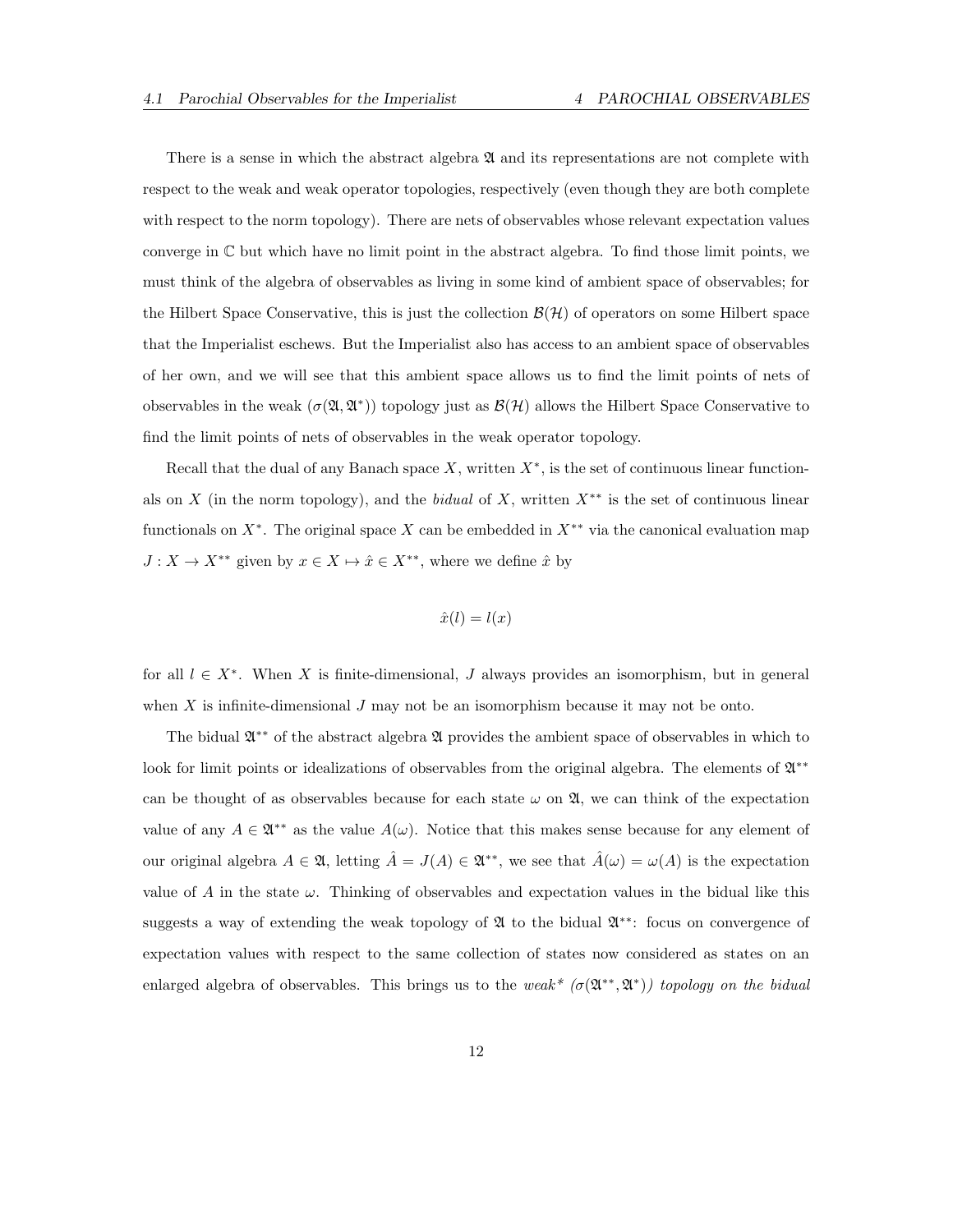$\mathfrak{A}^{**}$ . A net  $\{A_i\} \in \mathfrak{A}^{**}$  converges in the weak\*  $(\sigma(\mathfrak{A}^{**}, \mathfrak{A}^*))$  topology to  $A \in \mathfrak{A}^{**}$  just in case for all  $\phi \in \mathfrak{A}^*$ 

$$
A_i(\phi) \to A(\phi)
$$

in C. The notation  $\sigma(\mathfrak{A}^{**}, \mathfrak{A}^*)$  signifies that the weak\* topology on the bidual is the weakest topology that makes all of the bounded linear functionals in  $\mathfrak{A}^*$  continuous when considered as linear functionals on  $\mathfrak{A}^{**}$  (i.e. when the elements of  $\mathfrak{A}^*$  are considered as elements of  $\mathfrak{A}^{***}$  by the canonical evaluation map). The weak<sup>\*</sup> topology on  $\mathfrak{A}^{**}$  is the natural extension of the weak topology on A because it makes precisely the same linear functionals, and more specifically states, continuous—namely, the linear functionals and states in  $\mathfrak{A}^*$ . Furthermore, each state on  $\mathfrak{A}$  has a unique continuous extension to a state on  $\mathfrak{A}^{**}$  in the weak\* topology. The following proposition shows that every element of the bidual  $\mathfrak{A}^{**}$  can be understood as a limit point of a net of observables in the abstract algebra  $\mathfrak A$  in the weak\*  $(\sigma(\mathfrak A^{**}, \mathfrak A^*))$  topology on the bidual  $\mathfrak A^{**}$ . This shows that elements of the bidual can be thought of as approximations to or idealizations from our original observables in a topology that the Algebraic Imperialist deems physically relevant.

**Proposition 2.** Let  $\mathfrak{A}$  be a  $C^*$ -algebra,  $\mathfrak{A}^{**}$  be its bidual, and  $J: \mathfrak{A} \to \mathfrak{A}^{**}$  be the canonical evaluation map. Then  $J(\mathfrak{A})$  is dense in  $\mathfrak{A}^{**}$  in the weak\*  $(\sigma(\mathfrak{A}^{**}, \mathfrak{A}^{*}))$  topology.

Just as the Hilbert Space Conservative, upon adding limit points in the weak operator topology of some irreducible representation, arrives at the algebra of operators  $\mathcal{B}(\mathcal{H})$  of bounded operators on the Hilbert space  $H$ , the Algebraic Imperialist, upon adding limit points in the weak (or really weak<sup>\*</sup>) topology arrives at the collection of observables  $\mathfrak{A}^{**}$ . When allowed the same methods for constructing idealizations, the Algebraic Imperialist gains access to more observables than reside in the abstract algebra  $\mathfrak{A}$ .<sup>14</sup>

But does the Algebraic Imperialist gain access to the observables that Ruetsche argued are physically significant for giving explanations? Recall that the reason the problem of parochial

<sup>14</sup>At this point, one might want to distinguish between two different kinds of Algebraic Imperialists—one who believes the physically significant observables reside in  $\mathfrak A$  and the norm topology gives the right notion of convergence and another who believes the physically significant observables reside in  $\mathfrak{A}^{**}$  and the weak (or weak<sup>\*</sup>) topology gives the right notion of convergence. All I claim is that there is a systematic relationship between these positions and if one is not wedded to there being a *right* topology (see footnote 13), then one need not make a choice between the two collections of observables.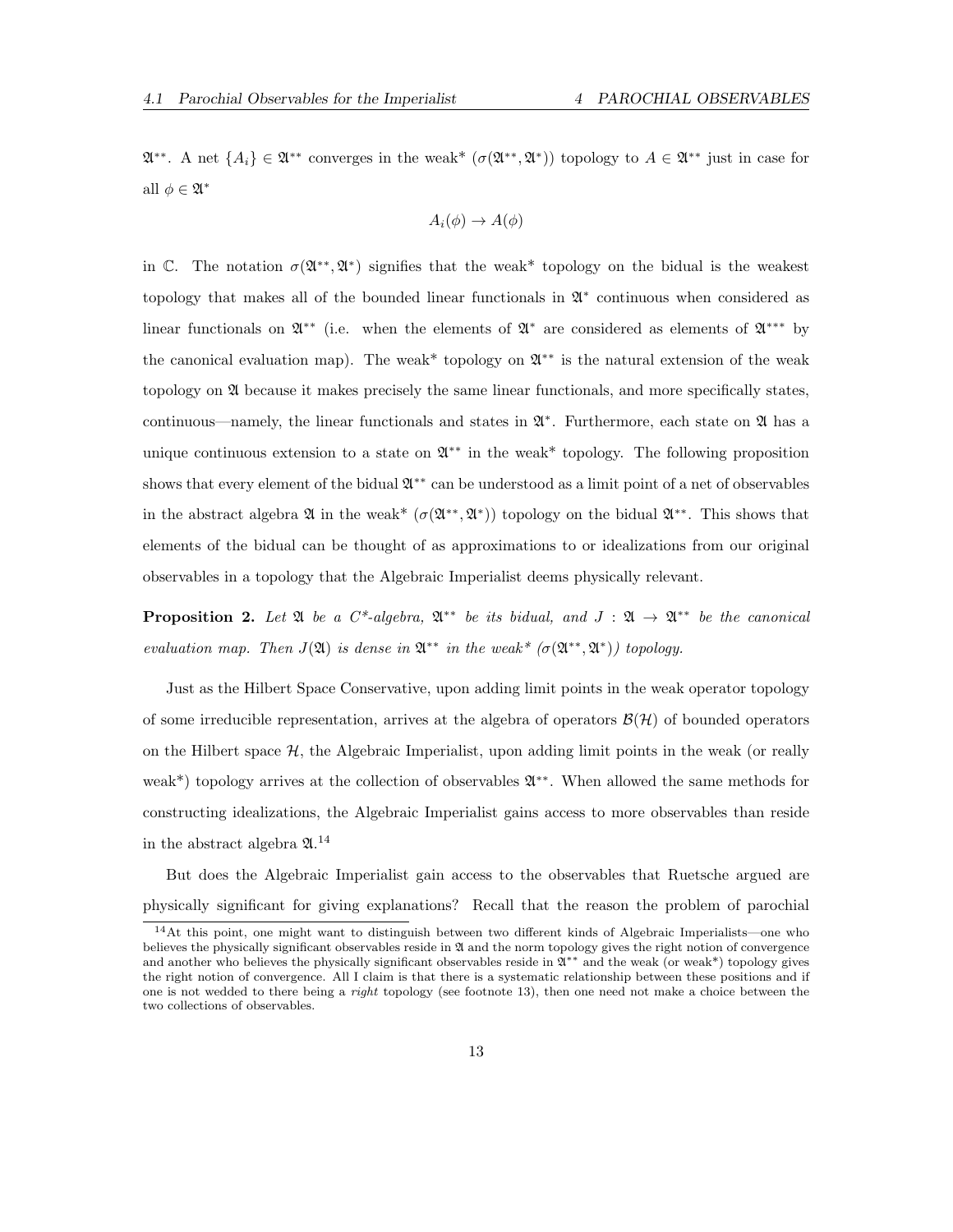observables was supposed to be a problem is that the Algebraic Imperialist appears to not allow us to reconstruct the physics of, say, phase transitions and symmetry breaking. The idealizations the Hilbert Space Conservative constructs are in a certain sense the "right" ones because they allow us to give these physically significant explanations. We need to check that the observables the Algebraic Imperialist constructs by moving to the bidual have enough structure to be able to recover those physically significant explanations, too. First, notice that although  $\mathfrak{A}^{**}$  is initially only a Banach space, it can be made into a  $C^*$ -algebra by defining multiplication and involution operations. We get these operations by Prop. 2 as the unique extensions of the multiplication and involution operations on the algebra  $J(\mathfrak{A})$  (with algebraic structure inherited from  $\mathfrak{A}$ ) such that multiplication is separately continuous in its individual arguments in the weak\* topology<sup>15</sup> and involution is continuous in its only argument in the weak\* topology. When we refer to C\*-algebraic structure on  $\mathfrak{A}^{**}$  in what follows, these are the operations we will have in mind. The following proposition shows that the Algebraic Imperialist, using this structure on the bidual, has access to every idealized parochial observable that every possible Hilbert Space Conservative (for each possible distinct privileged representation) has access to.

**Proposition 3.** If  $\pi$  is a representation of a  $C^*$ -algebra  $\mathfrak{A}$ , then there is a central<sup>16</sup> projection  $P \in \mathfrak{A}^{**}$  and a \*-isomorphism  $\alpha$  from  $\mathfrak{A}^{**}P$  onto  $\overline{\pi(\mathfrak{A})}$  such that  $\pi(A) = \alpha(J(A)P)$  for all  $A \in \mathfrak{A}$ .

So the von Neumann algebra affiliated with any representation of  $\mathfrak A$  is canonically isomorphic to a subalgebra of  $\mathfrak{A}^{**}$ . This shows that every parochial observable can be thought of as an element of the bidual A ∗∗ and so can be thought of as an idealization from observables in the abstract algebra that we arrive at by a notion of approximation or idealization that is physically relevant by the Imperialist's lights. The Algebraic Imperialist, when allowed the same tools for constructing idealizations that we allowed the Hilbert Space Conservative, has access to all of the parochial observables, like temperature, particle number, and net magnetization, that we need to give the

 $15$ In general, multiplication is not jointly continuous in the weak\* topology.

<sup>&</sup>lt;sup>16</sup>The center of a C<sup>\*</sup>-algebra  $\mathfrak A$  consists in those elements  $A \in \mathfrak A$  such that for all  $B \in \mathfrak A$ ,  $AB = BA$ .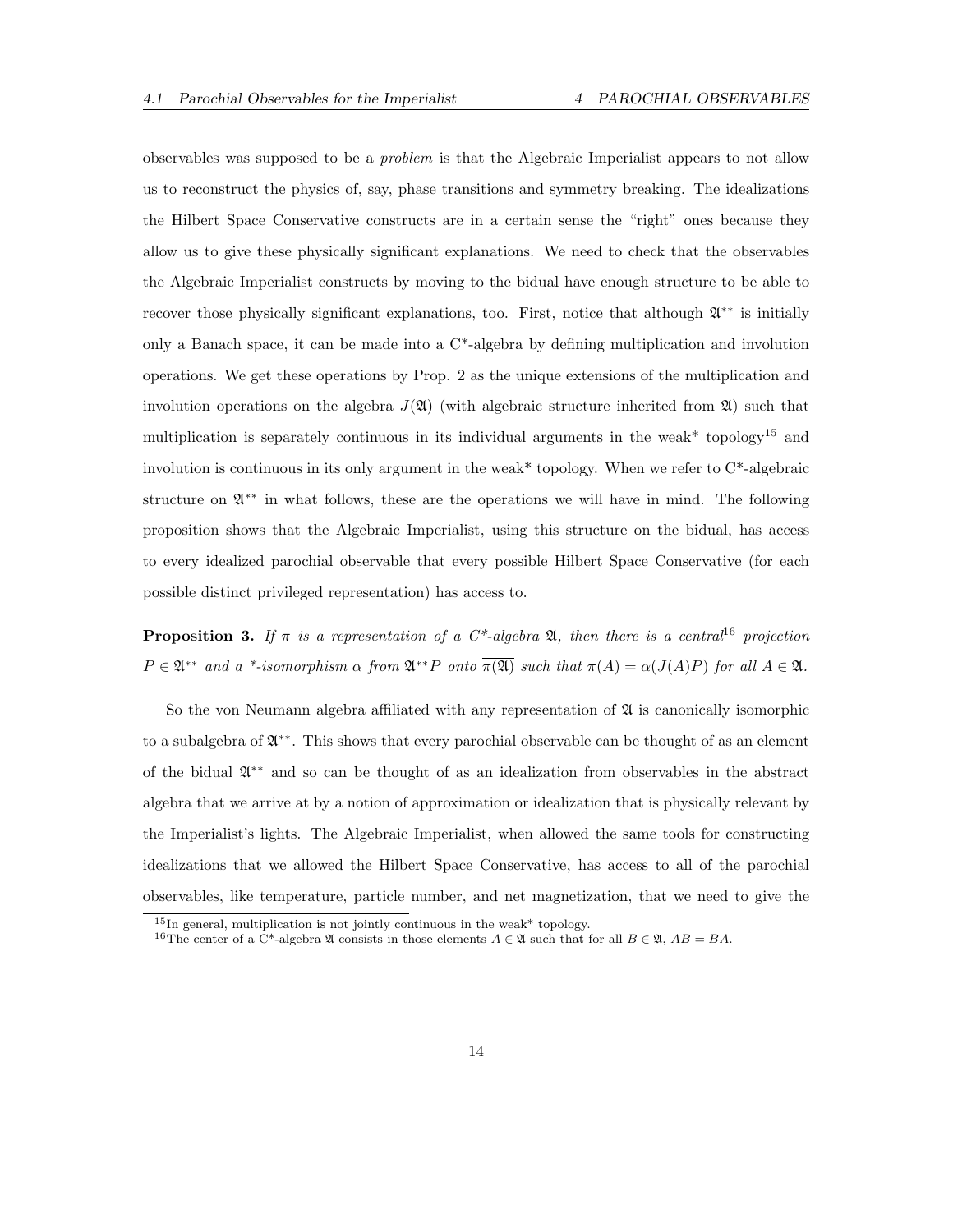kinds of physically significant explanations Ruetsche is worried about.<sup>17,18</sup>

#### 4.2 Parochial Observables for the Universalist

When we think about Universalism, we do not need to go through the rigamarole of defining a new kind of topology as we did for Imperialism in the previous section. The universal representation already comes with a topology that is precisely analogous to the weak operator topology used by the Hilbert Space Conservative: namely the weak operator topology on the collection  $\mathcal{B}(\mathcal{H}_U)$  of bounded operators on the universal Hilbert space  $\mathcal{H}_U$ . But how does the weak operator topology of the Universalist compare to the weak operator topology of the Hilbert Space Conservative? While the Hilbert Space Conservative restricts attention to a privileged collection of states from the larger collection of states on the abstract algebra, the Universalist considers all states on the abstract algebra to be physically possible because they can all be implemented as finite rank density operators on the universal Hilbert space. In this sense, the Universalist is just like the Imperialist, so we expect their notions of approximation with respect to the empirical content of the theory to match up. As the following proposition shows, the notion of convergence of the weak operator topology on the universal representation corresponds exactly to the notion of convergence of the weak (or weak\*) topology on the abstract algebra.

**Proposition 4.** Let  $(\pi_U, \mathcal{H}_U)$  be the universal representation of  $\mathfrak{A}$ . Let  $\{A_i\} \subseteq \pi_U(\mathfrak{A})$  be a net of operators. Then the following are equivalent:

(1) The net  $\{A_i\}$  converges to  $A \in \mathcal{B}(\mathcal{H}_U)$  in the weak operator topology on  $\mathcal{B}(\mathcal{H}_U)$ 

(2) For all states  $\phi$  on  $\mathfrak{A}, \phi(A_i) = Tr(\Phi A_i)$  converges to  $Tr(\Phi A)$  in  $\mathbb{C},$  where  $\Phi$  is any finite rank density operator (and there is always at least one) implementing the state  $\phi$  on  $\pi_U(\mathfrak{A})$ .

Just as for Prop. 1, in clause (2) the expectation values converge as complex numbers even though there is no element of the abstract algebra that the net is converging to. The collection

<sup>&</sup>lt;sup>17</sup>See Kronz and Lupher (2005) and Lupher (2008), who also assert that the bidual contains all of the parochial observables. Here, I have added a precise characterization of how the parochial observables arise from the original algebra via limiting relations.

<sup>&</sup>lt;sup>18</sup>I do not claim that the observables the Algebraic Imperialist gets in Prop. 3 (or the analogous observables for the Universalist in the next section) are somehow the real or fundamental temperature, particle number, and net magnetization. All I claim is that these observables suffice to give the kinds of explanations that Ruetsche worries about. (See Sec. 5 for a view on which we do not need to worry about which observables are real or fundamental.)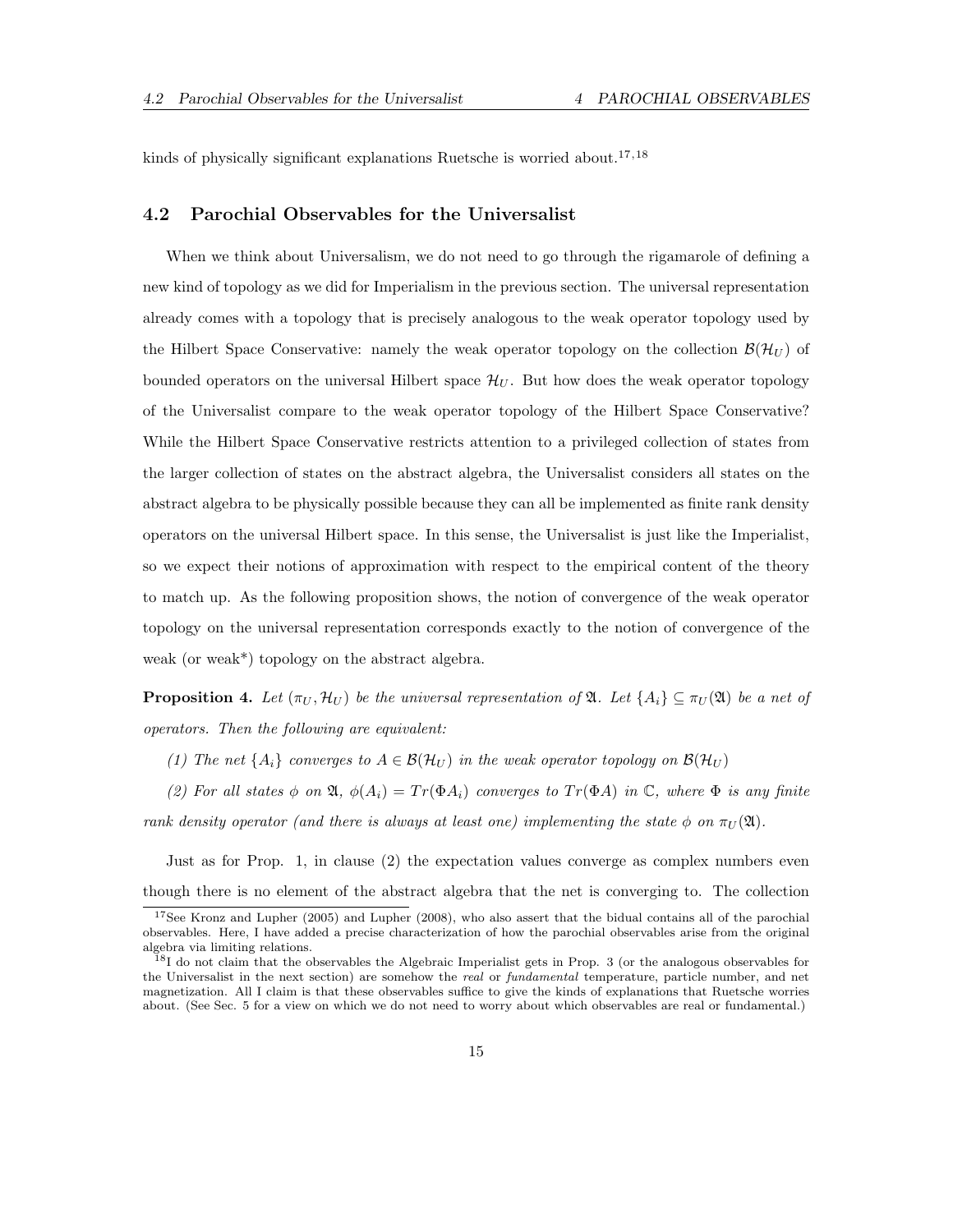of bounded operators on the universal Hilbert space provides the ambient space of observables in which to think about these limit points or idealizations. This allows us to construct the universal enveloping von Neumann algebra, which contains the idealizations of our original observables with respect to a notion of idealization that is physically relevant by the lights of the Universalist.

We also note that Prop. 4 shows a sense in which the universal representation is privileged if one wants to think algebraically—its weak operator topology reproduces the precise condition of convergence of the weak (or weak\*) topology on the abstract algebra  $\mathfrak{A}$ . Restricting attention to finite rank density operator states on the universal representation amounts to no restriction at all because every state is implementable as a finite rank density operator on the universal representation.

We already knew that the Universalist could acquire more observables by using the universal enveloping von Neumann algebra, but as in the previous section, we still need to ask whether the Universalist acquires the "right" ones. Does the Universalist have access to parochial observables like temperature, particle number, and net magnetization? The following proposition shows that the Universalist has access to every parochial observable that every possible (for each distinct privileged representation) Hilbert Space Conservative has access to (compare with Prop. 3).

**Proposition 5.** If  $\pi$  is a representation of a C\*-algebra  $\mathfrak{A}$  and  $\pi_U$  is the universal representation of **A**, then there is a central projection P in  $\overline{\pi_U(\mathfrak{A})}$  and a \*-isomorphism  $\alpha$  from the von Neumann algebra  $\overline{\pi_U(\mathfrak{A})P}$  onto  $\overline{\pi(\mathfrak{A})}$  such that  $\pi(A) = \alpha(\pi_U(A)P)$  for all  $A \in \mathfrak{A}.^{19,20}$ 

The von Neumann algebra affiliated with any representation is canonicaly isomorphic to a subalgebra of the universal enveloping von Neumann algebra. This shows that every parochial observable can be thought of as an element of the universal enveloping von Neumann algebra and so can be thought of as an idealization from observables in the universal representation with respect to a notion of idealization that is physically relevant by the lights of the Universalist. Just as in the previous section, the Universalist gains access to all of the observables including temperature, particle number, and net magnetization, that we need to recover the physically significant explanations that Ruetsche is worried about.

 $19$ See Kadison & Ringrose (1997, p. 719, Thm. 10.1.12) for a proof.

<sup>&</sup>lt;sup>20</sup>For those interested in the notion of *quasi-equivalence* (footnote 4), this shows that every representation of  $\mathfrak A$  is quasi-equivalent to a subrepresentation of the universal representation (See Kadison & Ringrose 1997, p. 735).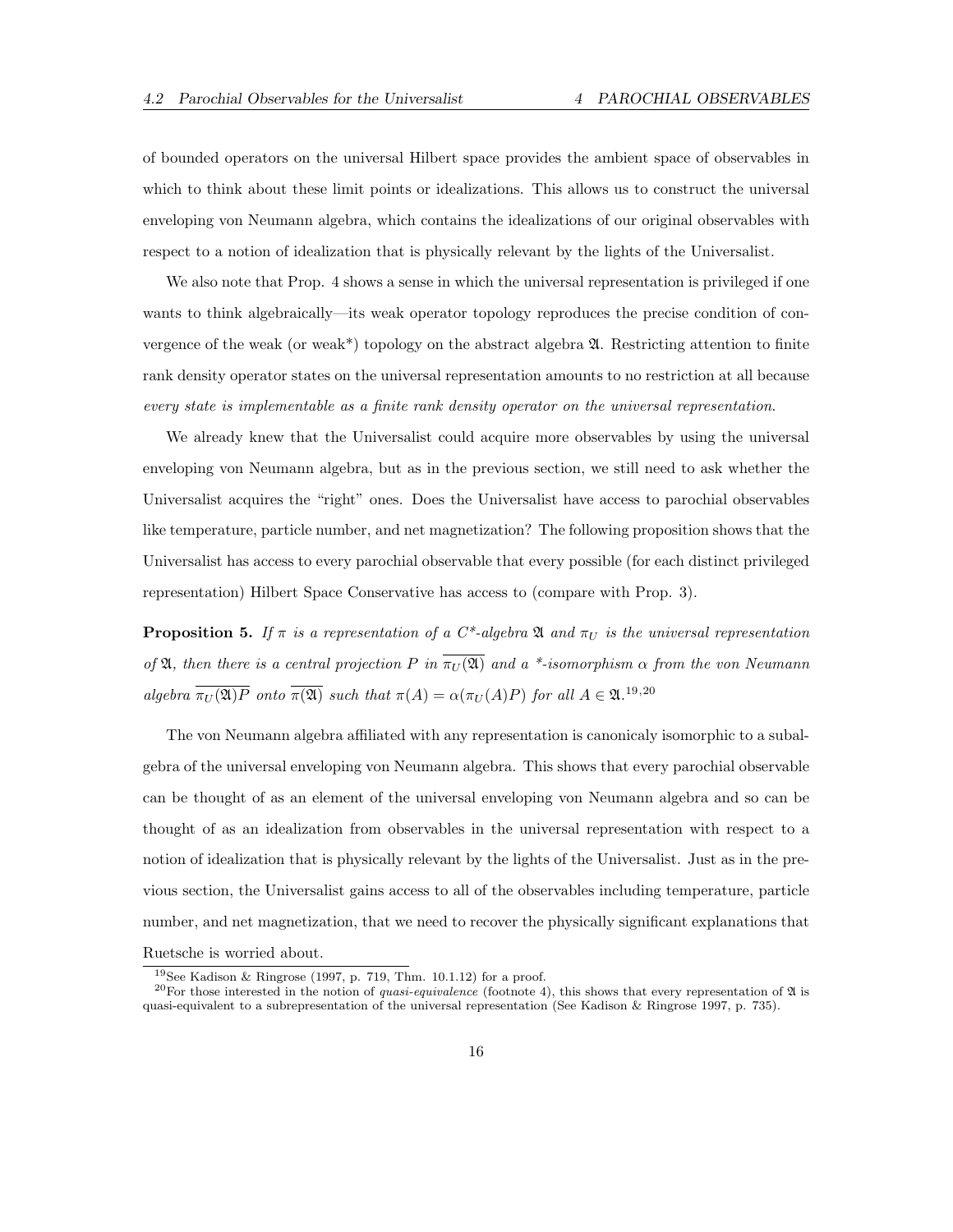Ruetsche, however, presents a number of objections to the claim that the universal representation contains all parochial observables. I will consider what I take to be two of the most prominent objections here and argue that they fail. Seeing why they fail illustrates how the universal representation gives us access to all parochial observables.

First, Ruetsche asserts (2011, p. 145, fn. 10) that in the universal representation we would expect an observable  $\pi_{\omega}(A)$  from the GNS representation for  $\omega$  to be implemented in the universal representation by a "portmanteau" operator of the form  $\pi_{\omega}(A) \oplus_{\phi \neq \omega} 0$ , and similarly for the parochial observables from the representation  $\pi_{\omega}$  which will be weak operator limits of these "portmanteau" operators. But, Ruetsche correctly argues that these operators may not be contained in the universal enveloping von Neumann algebra because it follows from Kadison & Ringrose Thm. 10.3.5 (1997, p. 738) that  $\pi_U(\mathfrak{A}) \neq \bigoplus_{\omega \in S_{\mathfrak{A}}} \pi_\omega(\mathfrak{A})$ .

This objection, however, fades in light of Prop. 5. The "portmanteau" operators are obviously intended to capture the observables from the GNS representation for  $\omega$  in the universal representation. Prop. 5 explicitly asserts that we can think of any observable  $\pi_{\omega}(A)$  in the GNS representation for  $\omega$  as the observable  $\pi_U(A)P$  in the universal representation (and similarly for parochial observables), where  $P$  is a central projection in the universal enveloping von Neumann algebra. Because of the presence of the projection  $P$ , such an observable acts nontrivially only on some subspace of the universal Hilbert space  $\mathcal{H}_U$  and acts like the zero operator everywhere else. This means that the operator  $\pi_U(A)P$  has some properties analogous to the operator  $\pi_\omega(A) \oplus_{\phi \neq \omega} 0$ . But since operators of the latter form are not required to belong to the universal enveloping von Neumann algebra, it follows that P may not be the projection onto the GNS representation for  $\omega$ . I know of no simple characterization of the range of  $P$  in terms of the direct summands of the universal representation;<sup>21</sup> nevertheless, I will show explicitly that P is not the projection onto the GNS representation for  $\omega$  and that we should not be surprised by this fact.

Intuitively, the observable  $\pi_U(A)P$  ought to act like  $\pi_\omega(A)$  on all of the vector states that  $\pi_{\omega}(A)$  acts on. But in general there will be many vectors in the universal Hilbert space  $\mathcal{H}_U$  that implement any vector state  $\psi$  corresponding to the vector  $\Psi \in \mathcal{H}_{\omega}$ , which is the sort of vector

 $21$ See Kadison & Ringrose Thm. 6.8.8 (1997, p. 443) and Thm. 10.1.12 (1997, p. 719) for the general construction of P.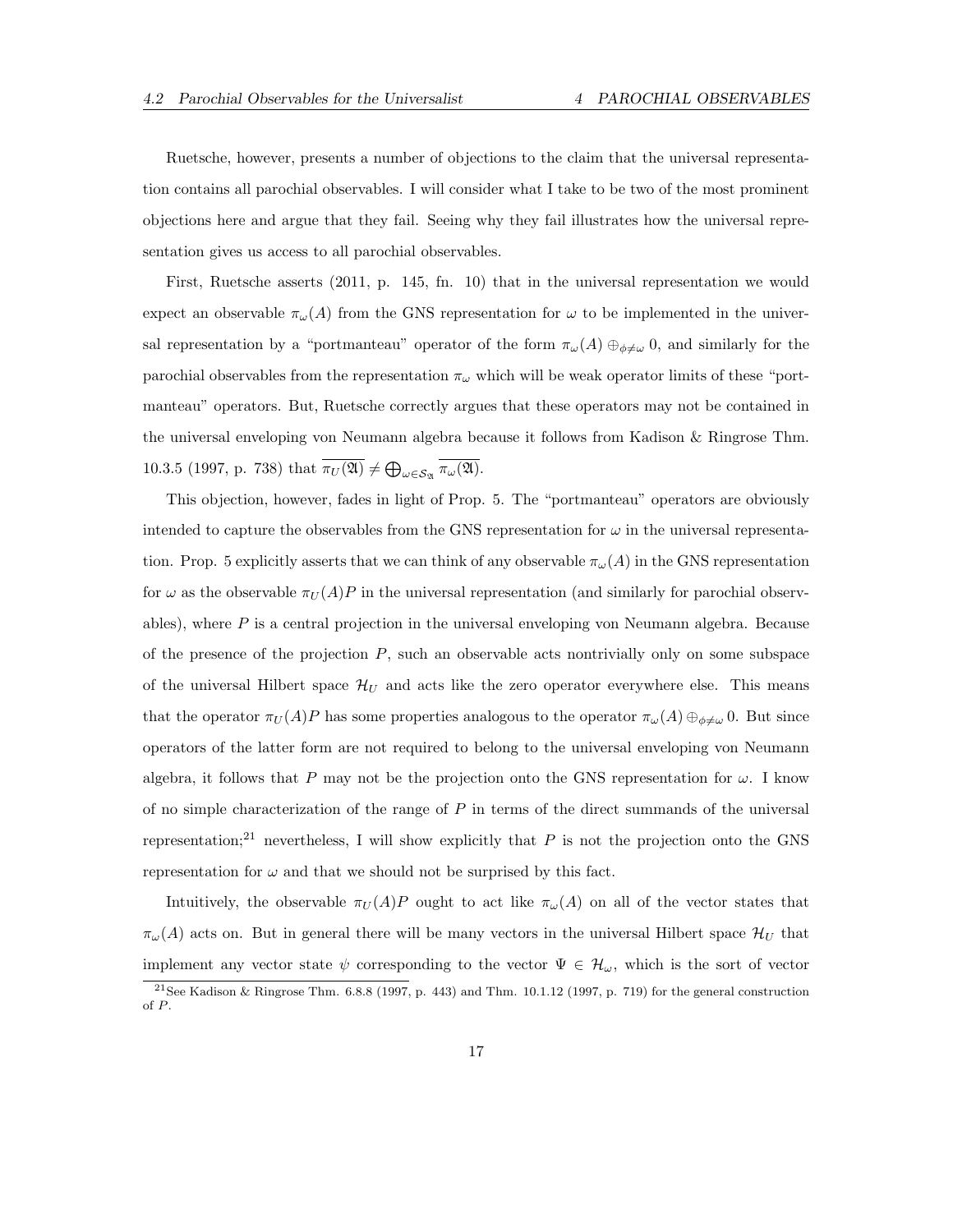that  $\pi_\omega(A)$  acts on. For example, the vector  $\Psi \oplus_{\phi \neq \omega} 0$  will implement the state  $\psi$  in the universal representation. But so will the vector  $\Omega_{\psi} \oplus_{\phi \neq \psi} 0$ , where  $\Omega_{\psi}$  is the cyclic vector implementing  $\psi$  in the GNS representation for  $\psi$ . In fact, there will be a vector implementing  $\psi$  in each direct summand of the universal representation that corresponds to a GNS representation unitarily equivalent to  $\pi_{\omega}$ . And furthermore, if  $\phi$  is any mixture having nonzero component on the state  $\omega$ , then the GNS representation of  $\phi$  will be a direct sum containing the GNS representation of  $\omega$  as one of its summands. It follows by similar considerations that there will be some vector in the GNS representation of  $\phi$  (and hence in another summand of the universal representation) that implements the state  $\psi$ . The following proposition shows that the range of the projection P must contain all of these vectors implementing the state  $\psi$ .

**Proposition 6.** Let  $(\pi, \mathcal{H})$  be a representation of a C<sup>\*</sup>-algebra  $\mathfrak{A}$ , let  $(\pi_U, \mathcal{H}_U)$  be the universal representation of  $\mathfrak{A}$ , and let P be the corresponding central projection in Prop. 5. Choose an arbitrary unit vector  $\Psi \in \mathcal{H}$ . Then for any vector  $\Phi \in \mathcal{H}_U$  implementing the vector state  $\Psi$  in the sense that

$$
\langle \Phi, \pi_U(A)\Phi\rangle = \langle \Psi, \pi(A)\Psi\rangle
$$

for all  $A \in \mathfrak{A}$ , it follows that  $P\Phi = \Phi$ .

This shows that the operators in the universal representation that correspond to operators from some particular GNS representation must take a more complicated form than the "portmanteau" operators Ruetsche suggests. In the universal representation, the correct operator must act on a whole host of vectors implementing the states from the GNS representation that we started with, and many of these vectors will lie elsewhere in the universal representation, outside of the GNS representation we began with. However, it is most important to recognize that even though the elements of the universal representation do not take the simple form we might have expected, Prop. 5 guarantees us that there is always some operator in the universal enveloping von Neumann algebra corresponding to the observable we are interested in.

Ruetsche's second objection (2011, p. 283) claims that parochial observables (in particular, phase observables like the net magnetization of a ferromagnet (Ruetsche 2006, p. 478)) may have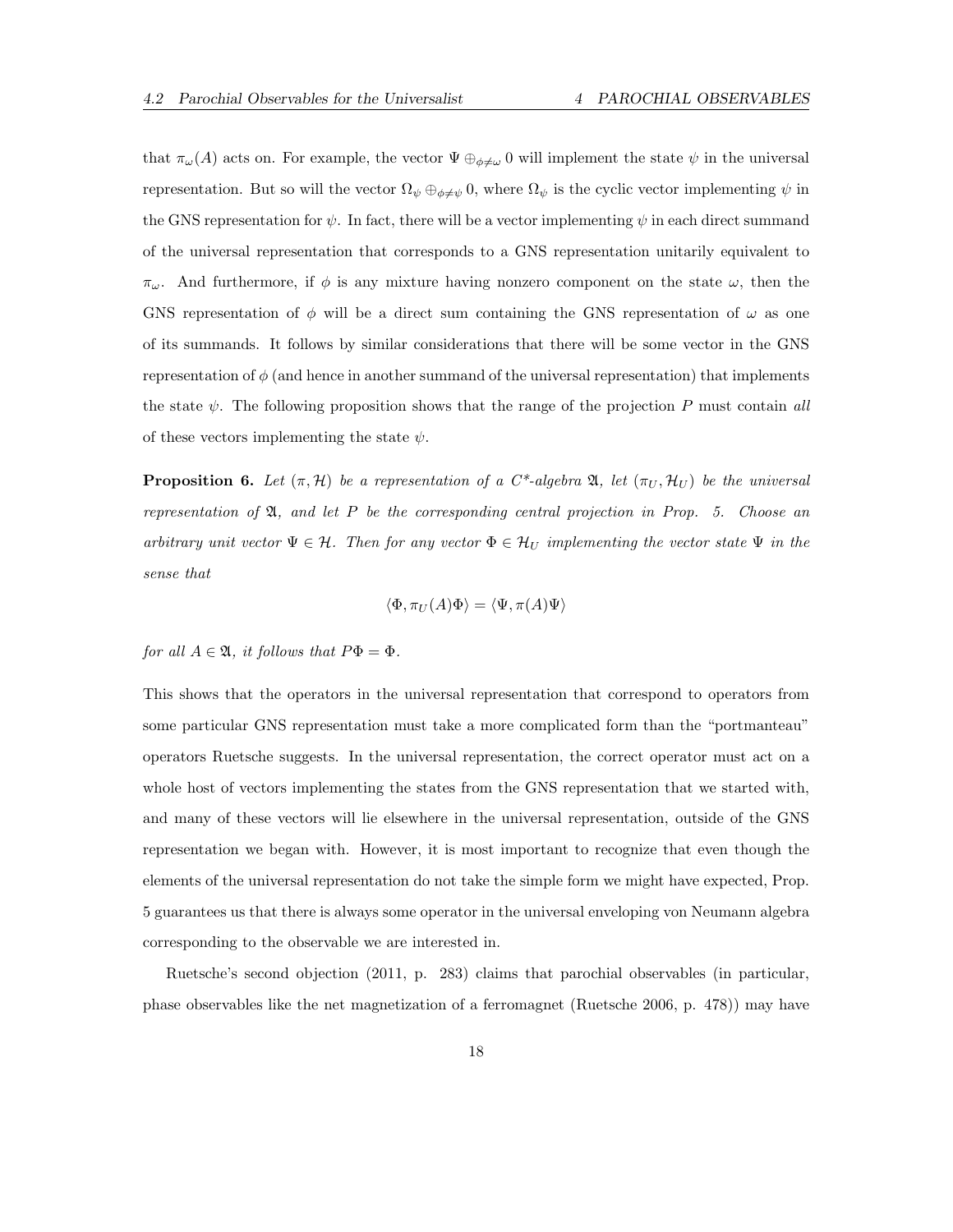a domain that is a proper subset of  $\mathcal{S}_{\mathfrak{A}}$  and that no observable qua bounded operator on the entire universal Hilbert space can have this property. But we have already seen that parochial observables, by virtue of Prop. 5, can be thought of as acting on the subspace of  $\mathcal{H}_U$  that is the range of the projection P given in that proposition. Parochial observables act like the zero operator everywhere else in  $\mathcal{H}_U$  and so we can think of the orthogonal complement of the range of P as the subspace generated by the collection of states that are outside the domain of that parochial observable. Hence, we have a way of making sense in the universal representation of Ruetsche's claim that the domain of parochial observables may be smaller than  $\mathcal{S}_{\mathfrak{A}}$ .

It may be helpful to consider a particular example. Ruetsche (2011, p. 226) considers and rejects the universal representation as a way of accounting for inequivalent particle notions in quantum field theory.<sup>22,23</sup> The universal representation gives rise to a total number operator representing the number of particles of any variety as an observable in the universal enveloping von Neumann algebra. Ruetsche argues that this total number operator does not suffice for doing physics because it identifies states with the same total number of quanta spread among the different varieties, and of course a state with  $n$  quanta of one variety is different from a state with  $n$  quanta of a different variety. For example, the total number operator cannot distinguish the state with one Minkowski quantum from the state with one Rindler quantum because it tells us that both states simply have one total quantum.<sup>24</sup> But Prop. 5 tells us that the universal representation will contain (in addition to the total number operator for all varieties) the Minkowski quanta total number operator and the Rindler quanta total number operator, which are parochial observables to particular GNS representations of the abstract algebra. The Minkowski quanta total number operator and the Rindler quanta total number operator will have different expectation values in the state with one Minkwoski quantum and the state with one Rindler quantum. Hence, they will distinguish between

<sup>22</sup>I am taking Ruetsche's claims out of context here. Really, she rejects the universalized particle notion as a "fundamental" particle notion (See Ruetsche 2011, Ch. 9 for more detail). However, considering her remarks as an objection to the view outlined here is illustrative.

<sup>&</sup>lt;sup>23</sup>See also Clifton & Halvorson  $(2001)$  for more on inequivalent particle notions.

<sup>24</sup>Really, Ruetsche makes this claim in the context of the reduced atomic representation (See Kadison & Ringrose 1997, p. 740-1). But her objection may be carried over to the universal representation and my response may be carried back to the reduced atomic representation as well because Kadison & Ringrose Thm. 10.3.10 (1997, p. 741) shows that the von Neumann algebra affiliated with the reduced atomic representation contains all of the parochial observables for all irreducible representations just as the universal enveloping von Neumann algebra contains the parochial observables associated with all (not just irreducible) representations.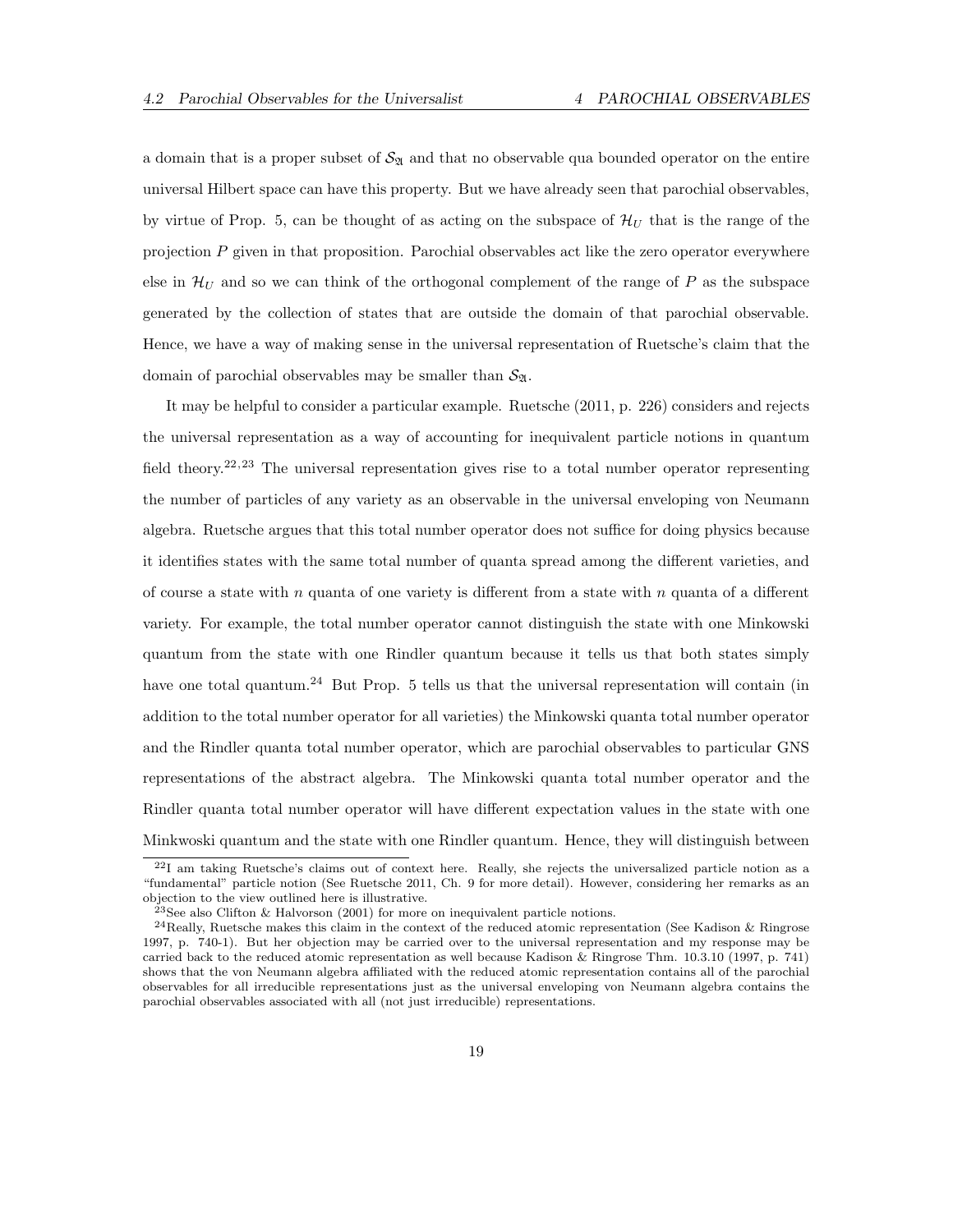these two distinct states. The universal representation, by virtue of containing all of the parochial observables, gives us the ability to make as many distinctions between states as we might like.

I hope that these remarks concerning Ruetsche's objections suffice to show that all parochial observables really are contained in the universal representation, or more specifically the universal enveloping von Neumann algebra. Now I want to remark upon the fact that the technical results I have presented for the Imperialist's and Universalist's solution to the problem of parochial observables appear so similar—this is no coincidence. We have already mentioned that the universal representation (or really universal enveloping von Neumann algebra) and the abstract algebra (or really its bidual) share the same topological structure in the sense that the notion of convergence provided by the weak (or weak<sup>\*</sup>) topology on  $\mathfrak A$  (or  $\mathfrak A^{**}$ ) reproduces precisely the notion of convergence provided by the weak operator topology on  $\mathcal{B}(\mathcal{H}_U)$ . But these objects share much more structure than that. The following proposition shows that the bidual of a  $C^*$ -algebra in a certain sense carries the same algebraic structure as the universal enveloping von Neumann algebra.

**Proposition 7.** There is a \*-isomorphism<sup>25</sup>  $\alpha$  from the bidual  $\mathfrak{A}^{**}$  of a C\*-algebra  $\mathfrak{A}$  to its universal enveloping von Neumann algebra  $\overline{\pi_U(\mathfrak{A})}$  such that  $\pi_U(A) = \alpha(J(A))$  for all  $A \in \mathfrak{A}^{26}$ 

Since the Imperialist and the Universalist invoke the same algebraic and topological structure to represent quantum systems, they end up believing in the same physically significant observables and the same physically possible states while using the same notion of approximation or idealization. This shows a sense in which Algebraic Imperialism and Universalism amount to the same position. Of course I do not claim that Imperialism and Universalism are equivalent with respect to every purpose we might put quantum theory to, but at least they are equivalent with respect to the interpretive uses just outlined. One may have pragmatic reasons for choosing one or the other—for example, one might want to use the universal representation if one is familiar with interpreting Hilbert spaces from ordinary quantum mechanics. Nevertheless, whatever quantum states and observables the Imperialist can represent, the Universalist can represent too (and vice versa). So the

 $^{25}$ Prop. 3 shows that this \*-isomorphism is a W\*-isomorphism in the sense of Sakai (1971, p. 40), i.e. it is also a homeomorphism in the weak<sup>\*</sup> and weak operator topologies, respectively. This is a relevant notion of isomorphism because both  $\mathfrak{A}^{**}$  and  $\overline{\pi_U(\mathfrak{A})}$  are W\*-algebras (the abstract version of von Neumann algebras).

<sup>26</sup>Adapted from Kadison & Ringrose (1997, p. 726, Prop. 10.1.21) and Emch (1972, p. 121-2, Thm. 11). See those sources for a proof and see Lupher (2008, p. 95) for more discussion.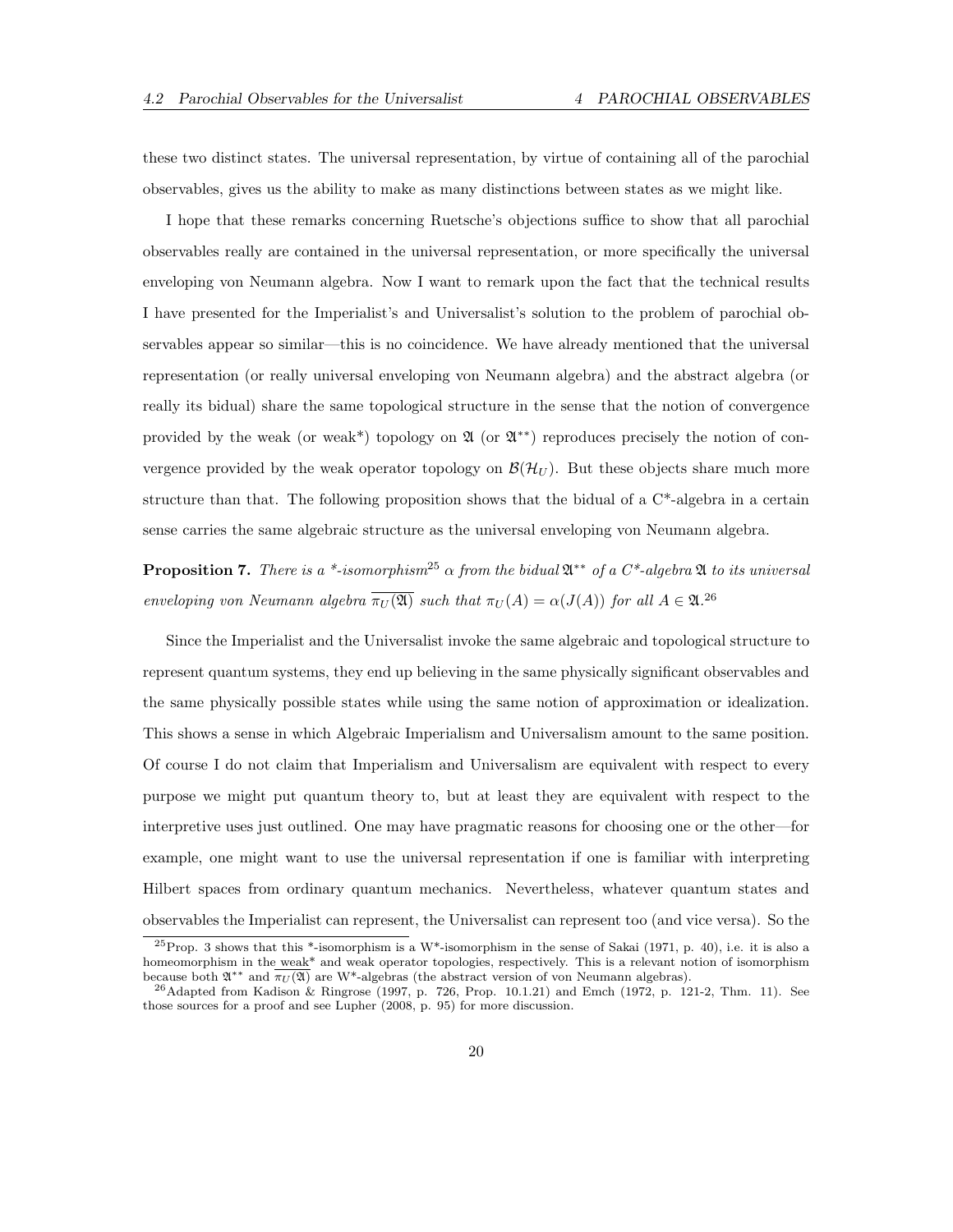Imperialist and the Universalist, when allowed the same tools as the Hilbert Space Conservative for representing idealizations, come up with the *same* solution to the problem of parochial observables.

### 5 Conclusion: On Pristine and Adulterated Interpretation

I have argued that the Algebraic Imperialist and the Universalist both have solutions to Ruetsche's problem of parochial observables and that these are in a certain sense equivalent interpretations of quantum theories. Some may see this as an argument for Imperialism or for Universalism. Nevertheless, I subscribe to neither view. As Ruetsche describes them, Imperialism and Universalism are both instances of what she calls pristine interpretation. Pristine interpretations are first of all characterized as ones that articulate the content of a theory by identifying the physically possible worlds according to the theory. And, in order to be pristine, such an interpretation must specify those physically possible worlds once and for all, using only general metaphysical principles rather than contingent facts about specific applications. Ruetsche's work presents an extended argument against this ideal through the consideration of infinite quantum systems; Ruetsche argues that we should reject pristine interpretation because none of the pristine interpretations of infinite quantum theory are adequate. The problem of parochial observables comes in service to this more general project as a reason for rejecting Imperialism and Universalism.

I have argued that the problem of parochial observables fails to give us reason to reject Imperialism and Universalism, but I do not think that we ought to adopt those interpretations and I do not take this to be a defense of pristine interpretation. In showing that one can use the abstract algebra or its universal representation to adequately recover physically significant explanations I did not rely on the fact that Imperialism and Universalism are pristine interpretations. In particular, none of my arguments depended on thinking of theories as circumscribing a set of physically possible worlds by appealing to general metaphysical principles. To see this, I will outline two alternative adulterated interpretations that the arguments given in this paper support at least as well.<sup>27</sup>

<sup>&</sup>lt;sup>27</sup>In fact, some might think my arguments support the adulterated interpretations over the pristine ones in light of the comments of footnotes 10, 13, 14, and 18. Those footnotes make caveats to avoid questions about the "right" topology, the "fundamental" observables, and the "reality" of idealizations, which the pristine interpreter might demand an answer to. I am not optimistic that one could provide answers to satisfy her. This, however, does not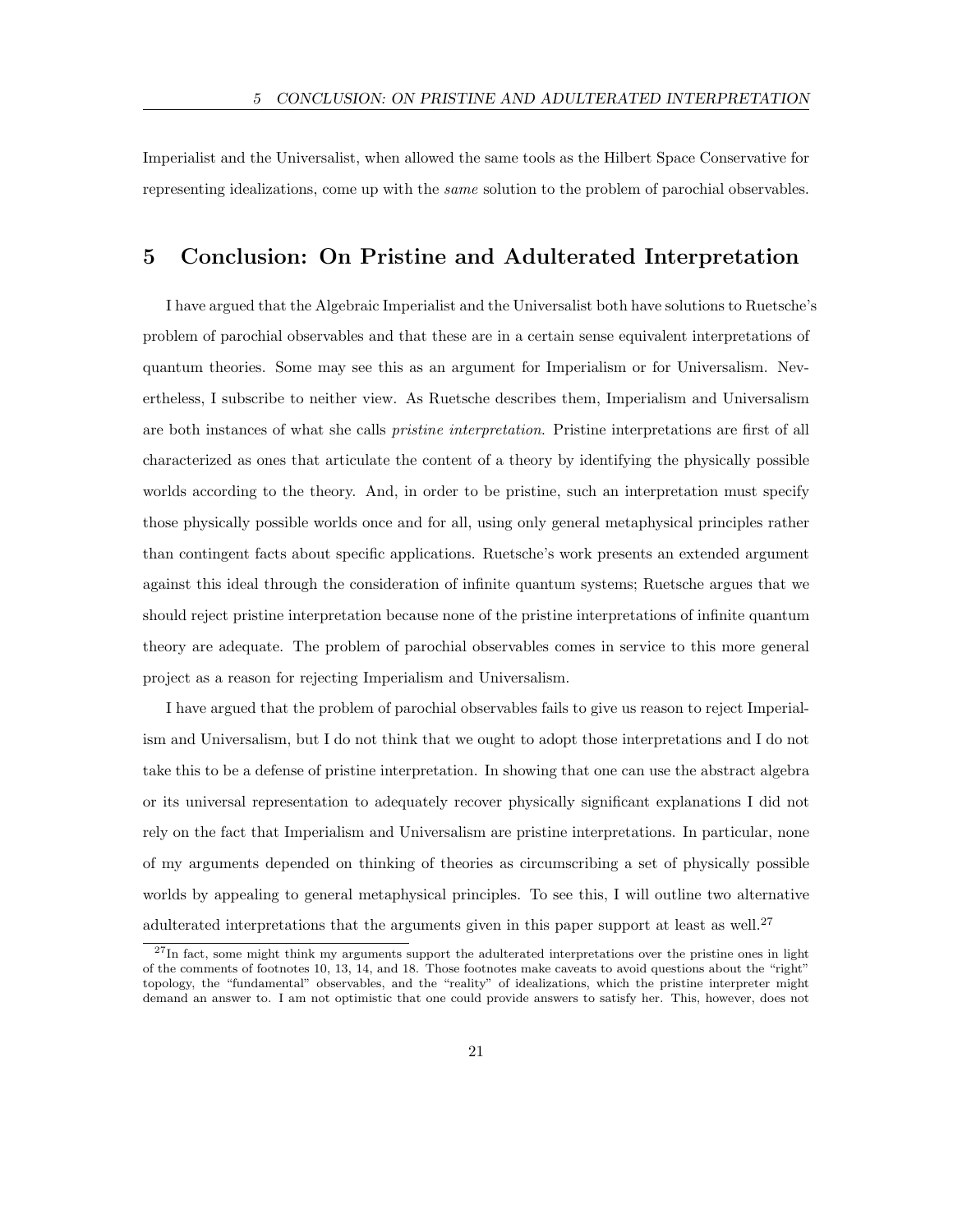The idea lurking behind the following adulterated interpretations is as follows. It is misleading to think that our scientific theories aim at specifying a set of physically possible worlds in the first place. Our scientific theories aim at providing a formalism or collection of tools that we can use for a variety of different purposes: making predictions, constructing explanations, modeling particular systems, generating new theories, examining relationships with past theories, and more.<sup>28</sup> This is not some sort of simple operationalism or instrumentalism, but rather a way of taking the practice of science seriously.

Whereas the Algebraic Imperialist would force algebraic methods upon everyone as the correct ones to describe the physical possibilities, her adulterated counterpart—let us call her the Algebraic Colonialist—merely asserts that we can use the abstract algebra to accomplish all our scientific goals. We can, for example, think of any two states—even states describing different thermodynamic phases of a statistical system—as states on the abstract algebra. As Prop. 3 shows, we can also think of any observable—even a parochial observable like temperature or net magnetization—as a limit point of a net of observables in the abstract algebra with respect to the weak (or really weak<sup>\*</sup>) topology. Hence, we can think of any observable as an idealization from a collection of observables in the abstract algebra. If we desired, we could also focus attention on a particular collection of states on the abstract algebra and use the weakest topology that makes those states continuous. That is essentially what we do when we take a Hilbert space representation and use the weak operator topology on that Hilbert space. For some scientific purposes, restricting our attention to certain states and changing our topology may turn out to be fruitful.<sup>29</sup> All the Algebraic Colonialist claims is that this practice can be understood algebraically and that we need not take representations at all to give the desired explanations, e.g. of phase transitions.

Similarly, whereas the Universalist claims that the universal representation once and for all specifies the physical possibilities, her adulterated counterpart—let us call her the Unitarian Universalist—is a bit more lax. The Unitarian Universalist simply claims that we can use the universal

undermine the central arguments of the paper because an adulterated interpreter of the sort I describe here simply does not need to answer those questions for her purposes.

<sup>28</sup>See Stein (1989) for a statement of a similar view and how it bears on the scientific realism debate. Also compare this view with the alternative adulterated interpretation that Ruetsche (2003, 2011) ends up supporting.

 $29$ See Fletcher (2014) for an argument that we ought to allow ourselves access to different topologies for different scientific purposes, at least in the case of general relativity.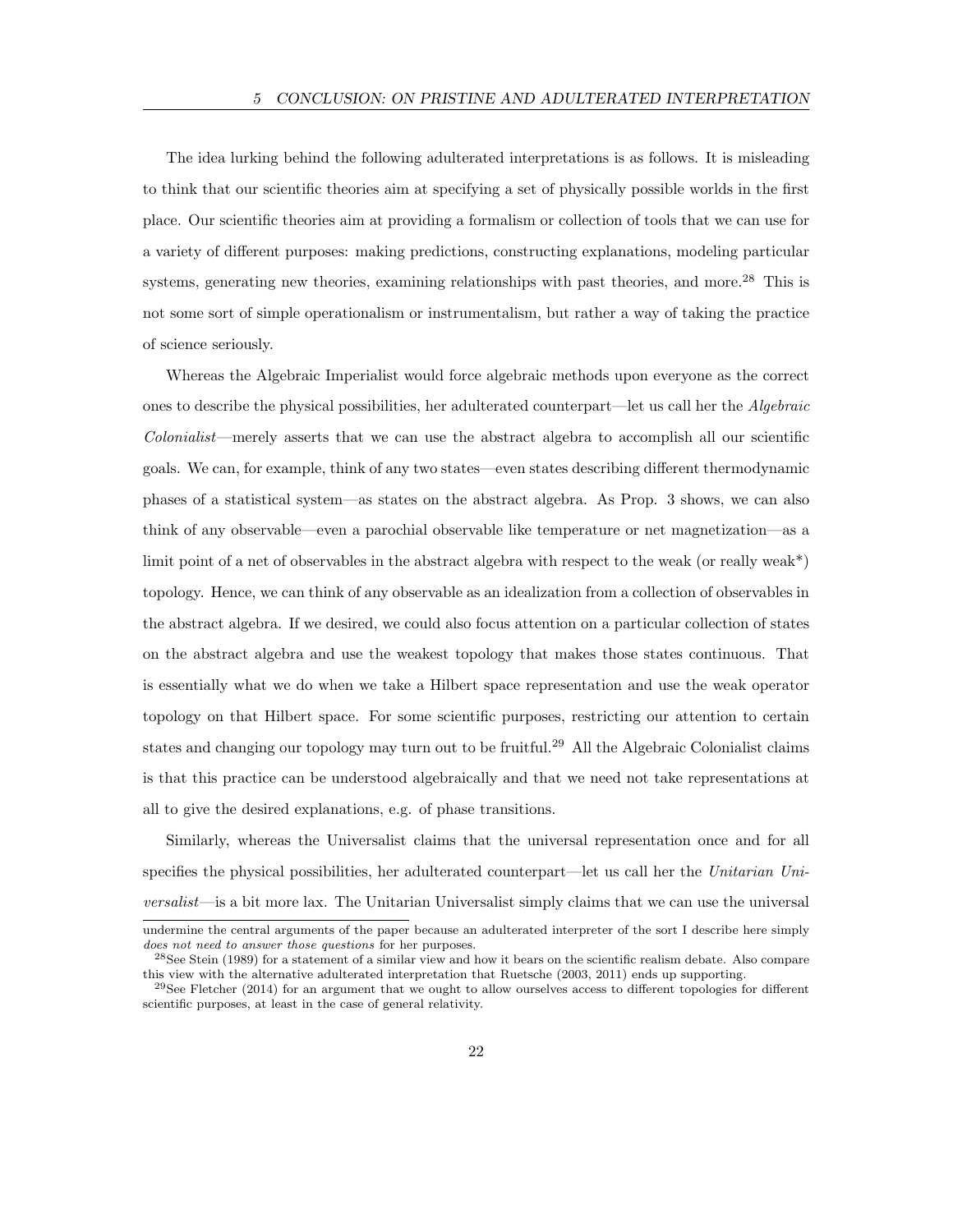representation to accomplish all of our scientific goals. We can, for example, think of any two states as density operators (or even vectors!) on the Hilbert space  $\mathcal{H}_U$  of the universal representation. And, as Prop. 5 shows, we can think of any observable—again, even a parochial observable—as being contained in the universal enveloping von Neumann algebra. Hence, we can think of any observable as well approximated by or physically indistinguishable from a collection of observables with respect to the weak operator topology of the universal representation. Similarly, if we desired, we could restrict attention to some subrepresentation of the universal representation  $\pi_U$  on a subspace of  $\mathcal{H}_U$ , thereby restricting our attention to a particular collection of density operator and vector states and defining a new topology by using the weak operator topology on this subspace. Again, this may be useful for many scientific purposes, but the universal representation gives us all of the resources we need to accomplish these tasks.

We have seen that Algebraic Imperialism and Universalism amount to the same position, and for precisely the same reasons Algebraic Colonialism and Unitarian Universalism are equivalent as well. Prop. 4 shows that the weak topology on the abstract algebra yields the same criterion for convergence as the weak operator topology on the universal representation. And Prop. 7 shows that the bidual of the abstract algebra, which is just the original algebra with the addition of its limit points in the weak topology, can be thought of as the same collection of observables as the universal enveloping von Neumann algebra, which of course is a faithful representation of the original algebra with the addition of its limit points in the weak operator topology of that representation. So the abstract algebra and the universal representation allow us to countenance the same physically significant states and observables.

Even though I have targeted and attacked a crucial piece of Ruetsche's argument against pristine interpretation, none of what I have said here provides support for that ideal. All I have done is show that the use of algebraic methods and the universal representation are equivalent and adequate for interpreting infinite quantum theories. Both of these sets of tools—the abstract algebra and its universal representation—allow us to accomplish the same tasks, and in particular to begin making sense of scientific practice in quantum field theory and quantum statistical mechanics.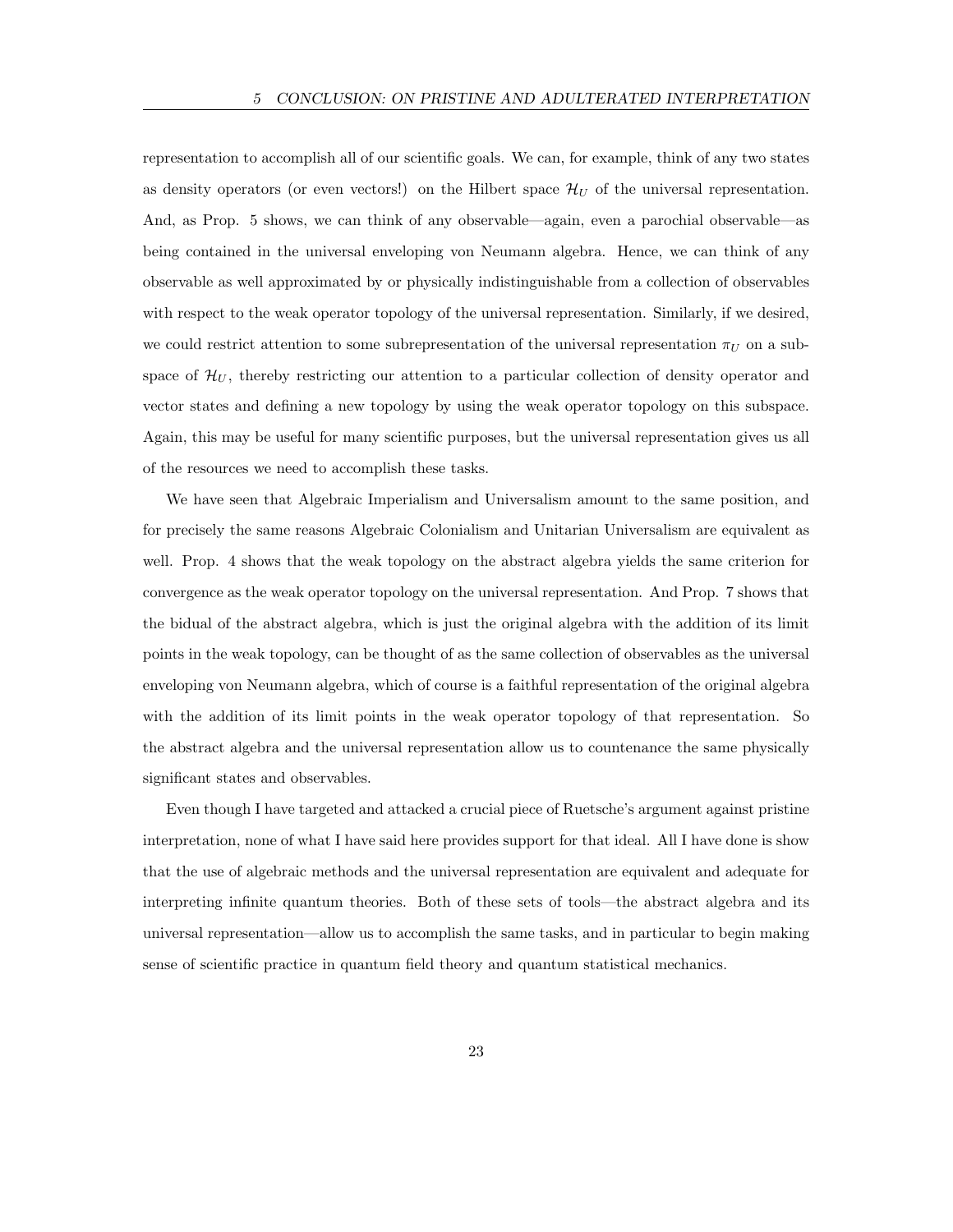## Appendix A: Proofs of Propositions

This appendix contains the proofs of propositions from the body of the paper. Props. 1 and 4 follow immediately from the following lemma, which is a restatement of facts described in Reed & Simon (1980, p. 213):

**Lemma 1.** Let H be a Hilbert space and let  $\{A_i\} \subseteq \mathcal{B}(\mathcal{H})$  be a net of operators. Then the following are equivalent:

- (1) The net  $\{A_i\}$  converges to  $A \in \mathcal{B}(\mathcal{H})$  in the weak operator topology on  $\mathcal{B}(\mathcal{H})$ .
- (2) For all finite rank density operators  $\rho$  on H,  $Tr(\rho A_i)$  converges to  $Tr(\rho A)$  in  $\mathbb{C}$ .

**Proposition 1.** Let  $(\pi, \mathcal{H})$  be a representation of a C<sup>\*</sup>-algebra  $\mathfrak{A}$ . Let  $\{A_i\} \subseteq \pi(\mathfrak{A})$  be a net of operators. Then the following are equivalent:

(1) The net  $\{A_i\}$  converges to  $A \in \mathcal{B}(\mathcal{H})$  in the weak operator topology on  $\mathcal{B}(\mathcal{H})$ .

(2) For all states  $\phi$  on  $\mathfrak A$  implementable by a finite rank density operator  $\Phi$  on  $\mathcal H$ ,  $\phi(A_i)$  $Tr(\Phi A_i)$  converges to  $Tr(\Phi A)$  in  $\mathbb{C}$ .

*Proof.*  $(1 \Rightarrow 2)$  This follows immediately by Lemma 1.

 $(2 \Rightarrow 1)$  Suppose that for all states  $\phi$  on  $\mathfrak A$  implementable by a finite rank density operator  $\Phi$  on  $\mathcal{H}, \phi(A_i) = Tr(\Phi A_i)$  converges to  $Tr(\Phi A)$  in  $\mathbb{C}$ . Every finite rank density operator  $\rho$  on  $\mathcal{H}$  defines a state on  $\mathfrak A$  implementable by a finite rank density operator. So it follows from the assumption that  $Tr(\rho A_i)$  converges to  $Tr(\rho A)$  for all finite rank density operators and hence  $A_i$  converges to A by Lemma 1.  $\Box$ 

**Proposition 4.** Let  $(\pi_U, \mathcal{H}_U)$  be the universal representation of  $\mathfrak{A}$ . Let  $\{A_i\} \subseteq \pi_U(\mathfrak{A})$  be a net of operators. Then the following are equivalent:

(1) The net  $\{A_i\}$  converges to  $A \in \mathcal{B}(\mathcal{H}_U)$  in the weak operator topology on  $\mathcal{B}(\mathcal{H}_U)$ 

(2) For all states  $\phi$  on  $\mathfrak{A}, \phi(A_i) = Tr(\Phi A_i)$  converges to  $Tr(\Phi A)$  in  $\mathbb{C}$ , where  $\Phi$  is any finite rank density operator (and there is always at least one) implementing the state  $\phi$  on  $\pi_U(\mathfrak{A})$ .

*Proof.* (1  $\Rightarrow$  2) Suppose  $A_i \rightarrow A$  in the weak operator topology on  $\mathcal{B}(\mathcal{H}_U)$ . Let  $\Phi$  be any finite rank density operator (there is always at least one) implementing a state  $\phi$  on  $\pi_U(\mathfrak{A})$ . Then by Prop. 1,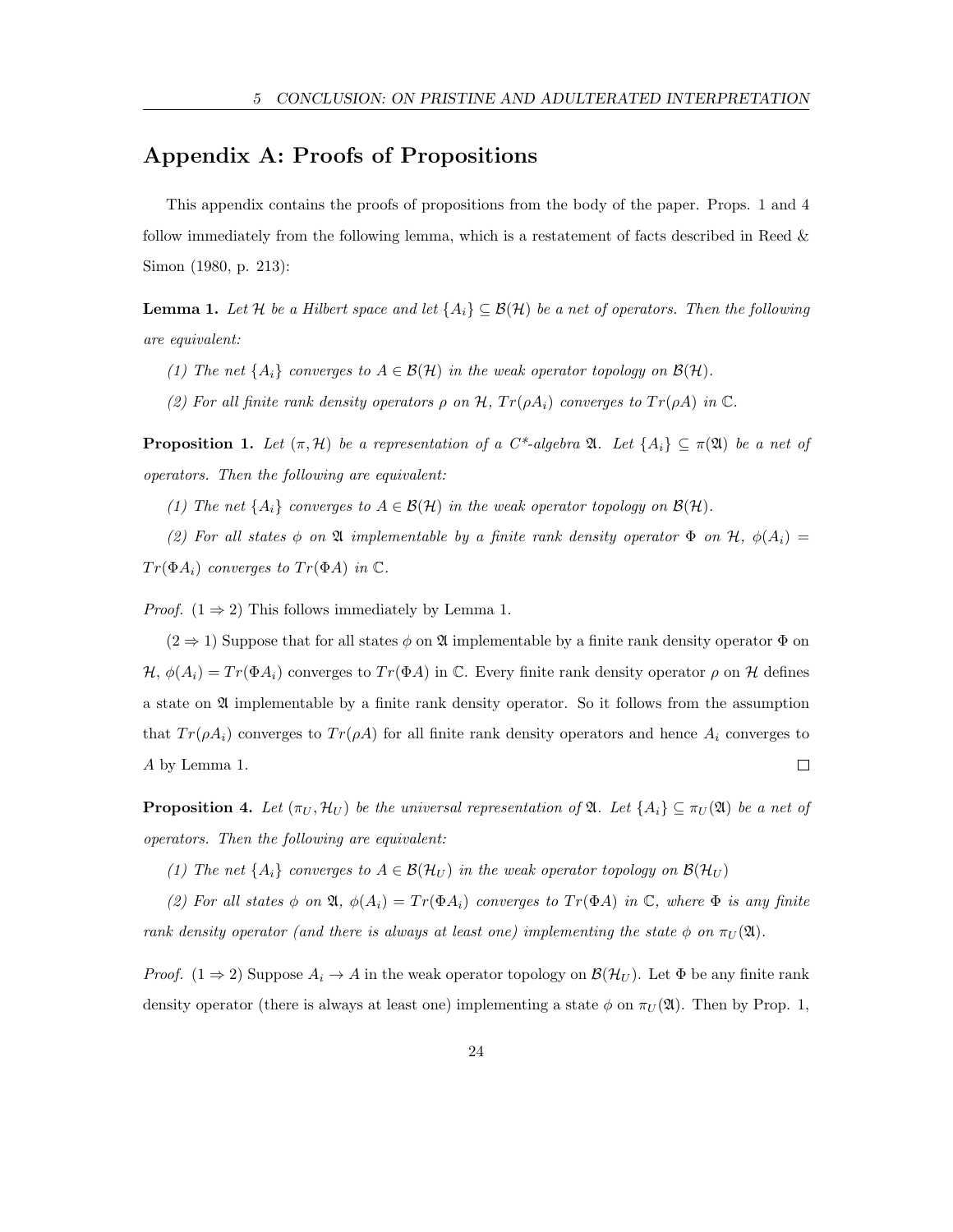$\phi(A_i) = Tr(\Phi A_i)$  converges to  $Tr(\Phi A)$  in  $\mathbb{C}$ .

 $(2 \Rightarrow 1)$  Suppose that for all states  $\phi$  on  $\mathfrak{A}$ ,  $Tr(\Phi A_i)$  converges to  $Tr(\Phi A)$  in  $\mathbb{C}$ , where  $\Phi$  is a finite rank density operator implementing  $\phi$ . Let  $\Phi$  be any finite rank density operator on H. Then  $X \mapsto Tr(\Phi X)$  for all  $X \in \pi_U(\mathfrak{A})$  defines a state on  $\pi_U(\mathfrak{A})$  and hence  $Tr(\Phi A_i)$  converges to  $Tr(\Phi A)$ in  $\mathbb{C}$ , which shows by Prop. 1 that  $A_i$  converges in the weak operator topology to  $A$ .  $\Box$ 

Prop. 2 is an immediate corollary of the following elementary lemma about Banach spaces.

**Lemma 2.** Let X be a Banach space,  $X^{**}$  its bidual, and  $J: X \to X^{**}$  the canonical evaluation map. Then  $J(X)$  is dense in  $X^{**}$  in the weak\*  $(\sigma(X^{**}, X^*))$  topology.

*Proof.* Let  $\tilde{x} \in X^{**}$  and let U be an open neighborhood of  $\tilde{x}$ . We will show that U contains some element  $y = J(x) \in J(X)$ .

By the definition of the  $\sigma(X^{**}, X^*)$ -topology, there are linear functionals  $l_1, ..., l_n \in X^*$  and  $\epsilon_1, ..., \epsilon_n > 0$  such that

$$
\bigcap_{i=1}^{n} (\tilde{x} + N(l_i, \epsilon_i)) \subseteq U
$$

where  $\tilde{x} + N(l_i, \epsilon_i) = {\tilde{y} \in X^{**} : |\tilde{y}(l_i) - \tilde{x}(l_i)| < \epsilon_i}.$ 

Now let  $N'(l_i, \epsilon_i) = \{x \in X : |l_i(x) - \tilde{x}(l_i)| < \epsilon_i\}$ . We will show that

$$
\bigcap_{i=1}^{n} N'(l_i, \epsilon_i) \subseteq \bigcap_{i=1}^{n} (\tilde{x} + N(l_i, \epsilon_i)) \cap J(X)
$$

is non-empty, or in other words we will show that there is a  $y = J(x) \in J(X)$  such that for all  $1 \leq i \leq n$ ,

$$
|y(l_i) - \tilde{x}(l_i)| = |l_i(x) - \tilde{x}(l_i)| < \epsilon_i \tag{1}
$$

It suffices to consider only a linearly independent subset of the linear functionals  $l_1, ..., l_n \in X^*$ forming a basis for the subspace of  $X^*$  spanned by these functionals: if  $x \in X$  satisfies the above inequality for this linearly independent subset of  $l_1, ..., l_n \in X^*$ , then it must also satisfy the inequalities for the rest of the linear functionals, or else the inequalities would contradict each other and then  $\bigcap_{i=1}^n (\tilde{x} + N(l_i, \epsilon_i))$  would have to be empty, which it is not because it contains  $\tilde{x}$ .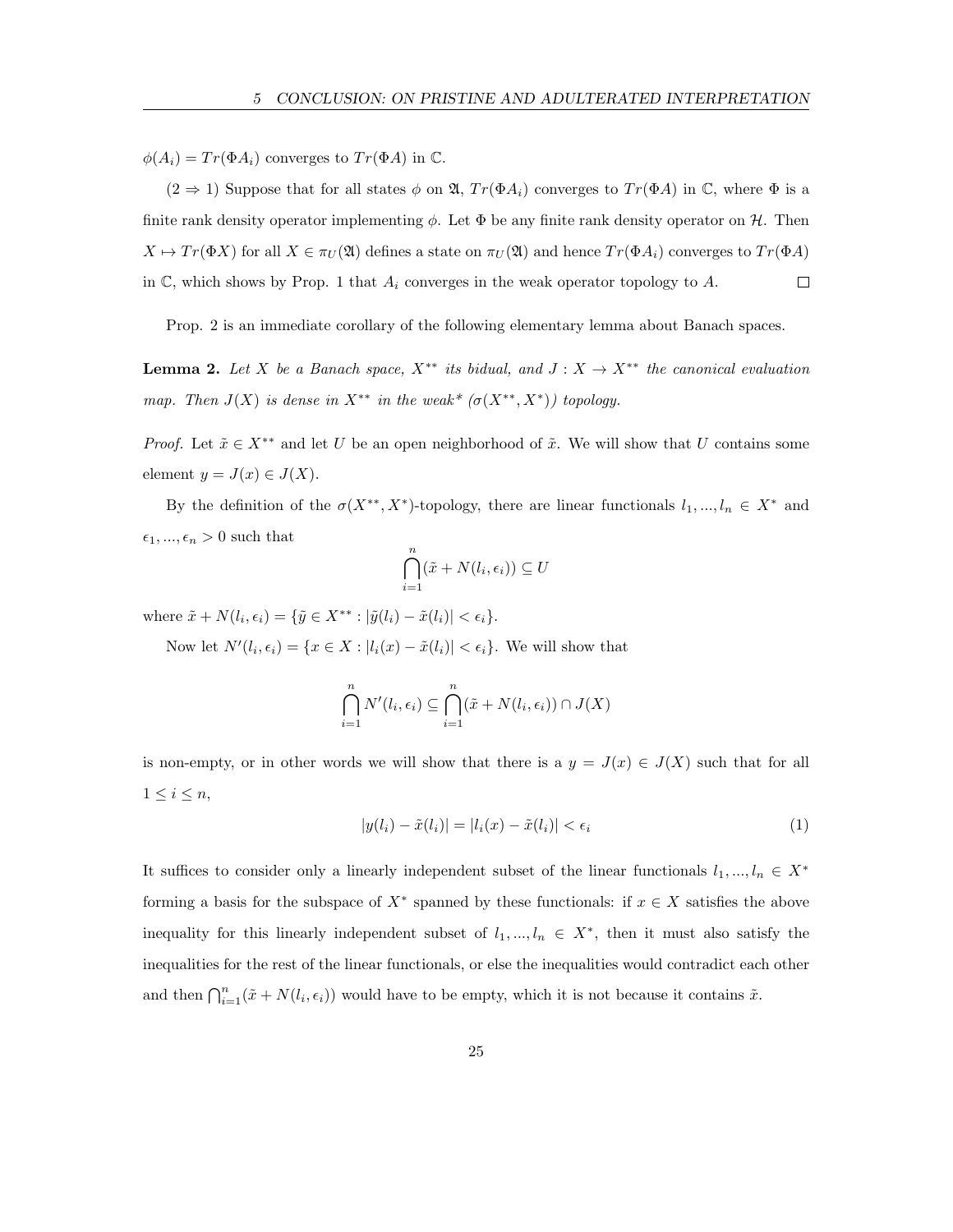Choose this linearly independent set of functionals  $l_{k_1},...,l_{k_m}$ . We know (Schechter 2001, p. 93, Lemma 4.14) that there exists a dual basis  $e_1, ..., e_m \in X$  for a subspace of X such that  $l_{k_i}(e_j) = \delta_{ij}$ for all  $1 \le i, j \le m$ . Consider the vector  $x = \sum_{i=1}^{m} \tilde{x}(l_i) e_i$ . We have for all  $1 \le j \le m$ ,

$$
l_j(x) = \sum_{i=1}^{m} \tilde{x}(l_i) l_j(e_i) = \tilde{x}(l_j)
$$

Hence, x satisfies the above inequalities in  $(1)$  and it follows that

$$
y = J(x) \in \bigcap_{i=1}^{n} N'(l_i, \epsilon_i) \subseteq \bigcap_{i=1}^{n} (\tilde{x} + N(l_i, \epsilon_i)) \subseteq U
$$

Therefore, since  $U \cap J(X) \neq \emptyset$ ,  $J(X)$  is dense in  $X^{**}$ .

**Proposition 2.** Let  $\mathfrak{A}$  be a  $C^*$ -algebra,  $\mathfrak{A}^{**}$  be its bidual, and  $J : \mathfrak{A} \to \mathfrak{A}^{**}$  be the canonical evaluation map. Then  $J(\mathfrak{A})$  is dense in  $\mathfrak{A}^{**}$  in the weak\*  $(\sigma(\mathfrak{A}^{**}, \mathfrak{A}^*))$  topology.

*Proof.* Since every  $C^*$ -algebra  $\mathfrak A$  is a Banach space, this follows immediately from Lemma 2.  $\Box$ 

Prop. 3 is an immediate corollary of Prop. 5 and Prop. 7, whose proofs are contained in Kadison & Ringrose (1997, p. 719, Thm. 10.1.12 and p. 726, Prop. 10.1.21, respectively).

**Proposition 3.** If  $\pi$  is a representation of a C<sup>\*</sup>-algebra  $\mathfrak{A}$ , then there is a central projection  $P \in \mathfrak{A}^{**}$ and a \*-isomorphism  $\alpha$  from  $\mathfrak{A}^{**}P$  onto  $\overline{\pi(\mathfrak{A})}$  such that  $\pi(A) = \alpha(J(A)P)$  for all  $A \in \mathfrak{A}$ .

*Proof.* By Prop. 5, there is a projection  $\tilde{P}$  in  $\overline{\pi_U(\mathfrak{A})}$  in the center of  $\overline{\pi_U(\mathfrak{A})}$  and a \*-isomorphism  $\alpha_1$  from  $\overline{\pi_U(\mathfrak{A})}\tilde{P}$  to  $\pi(\mathfrak{A})$  such that  $\pi(A) = \alpha_1(\pi_U(A)\tilde{P})$  for all  $A \in \mathfrak{A}$ . By Prop. 6, there is a \*-isomorphism  $\alpha_2$  from the bidual  $\mathfrak{A}^{**}$  to  $\overline{\pi_U(\mathfrak{A})}$  such that  $\pi_U(A) = \alpha_2(J(A))$  for all  $A \in \mathfrak{A}$ . The projection  $P = \alpha_2^{-1}(\tilde{P})$  and the \*-isomorphism  $\alpha = \alpha_1 \circ (\alpha_2)_{|\mathfrak{A}^{**}P}$  serve as a witness to the current theorem, because for any  $A \in \mathfrak{A}$ ,

$$
\alpha(J(A)P) = \alpha_1 \circ \alpha_2(J(A)P) = \alpha_1[\alpha_2(J(A)) \cdot \alpha_2(P)] = \alpha_1(\pi_U(A)\tilde{P}) = \pi(A)
$$

 $\Box$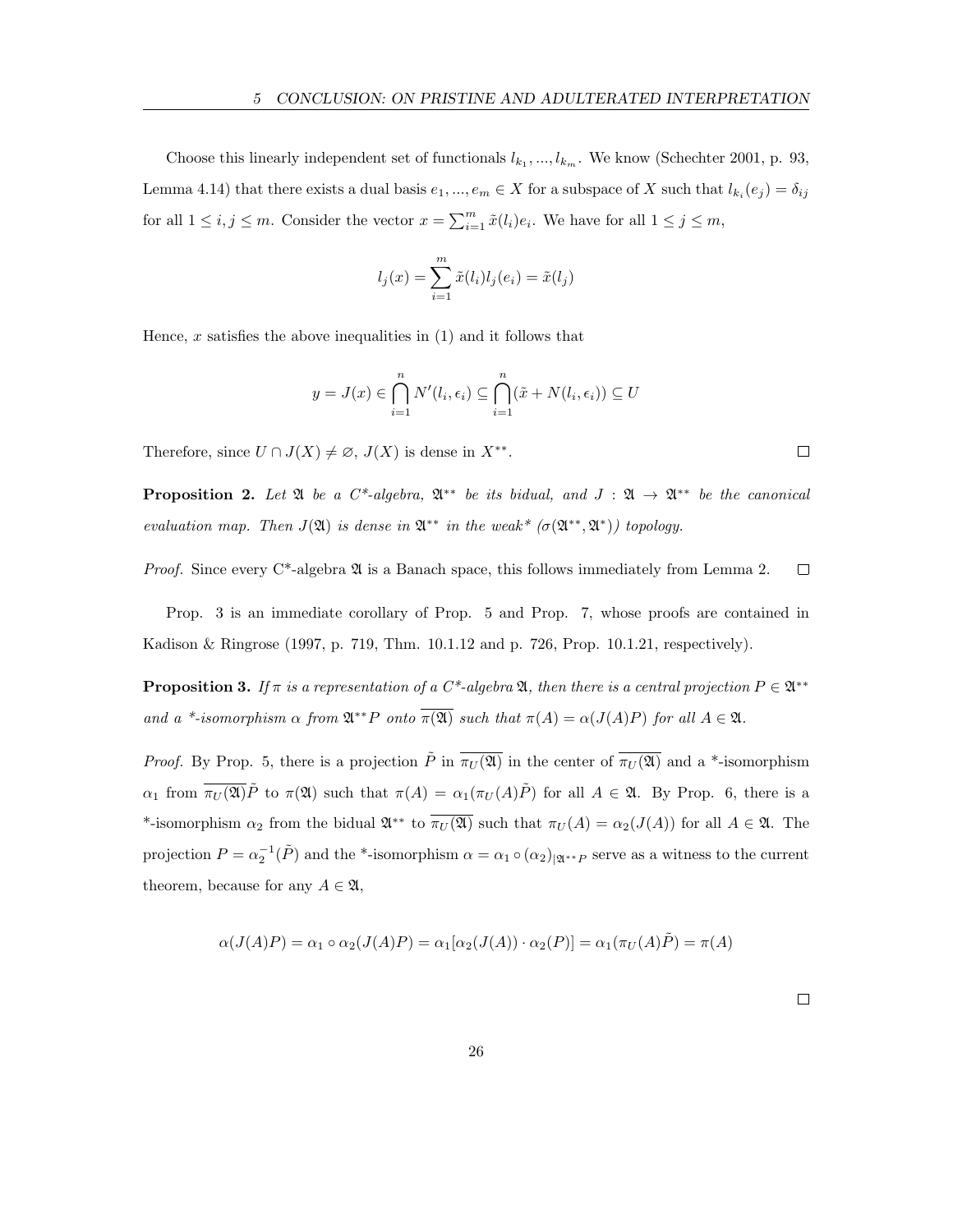**Proposition 6.** Let  $(\pi, \mathcal{H})$  be a representation of a C<sup>\*</sup>-algebra  $\mathfrak{A}$  and let  $(\pi_U, \mathcal{H}_U)$  be the universal representation of  $\mathfrak{A}$ . Let P be the central projection in Prop. 5, and choose some unit vector  $\Psi \in \mathcal{H}$ . Then for any vector  $\Phi \in \mathcal{H}_U$  implementing the vector state  $\Psi$  in the sense that

$$
\langle \Phi, \pi_U(A)\Phi\rangle = \langle \Psi, \pi(A)\Psi\rangle
$$

for all  $A \in \mathfrak{A}$ , it follows that  $P\Phi = \Phi$ .

Proof. By construction (See Kadison & Ringrose Thm. 6.8.8 (1997, p. 443) and Thm. 10.1.12  $(1997, p. 719)$ , the projection P takes the form

$$
P = I - E
$$

$$
E = \bigvee_{T \in Ker(\overline{\beta})} R(T^*)
$$

where  $\bar{\beta}$  is the ultraweakly continuous extension of the map  $\beta = \pi \circ \pi_U^{-1}$  and  $R(T^*)$  is the projection onto the range of  $T^*$ . With  $\Phi$  and  $\Psi$  as above,

$$
P\Phi = \Phi - E\Phi
$$

It suffices to show that  $\langle \Phi, E\Phi \rangle = 0$ , which shows that the second term above is zero.

We know that  $E = \bigvee_{T \in Ker(\overline{\beta})} R(T^*) \in Ker(\overline{\beta})$ , so it follows that

$$
\langle \Psi, \overline{\beta}(E) \Psi \rangle = 0
$$

Choose a net  $A_i \in \mathfrak{A}$  such that  $\pi_U(A_i)$  converges in the weak operator topology on  $\mathcal{B}(\mathcal{H}_U)$  to E. It follows immediately that  $\pi(A_i) = \overline{\beta}(\pi_U(A_i))$  converges in the weak operator topology on  $\mathcal{B}(\mathcal{H})$  to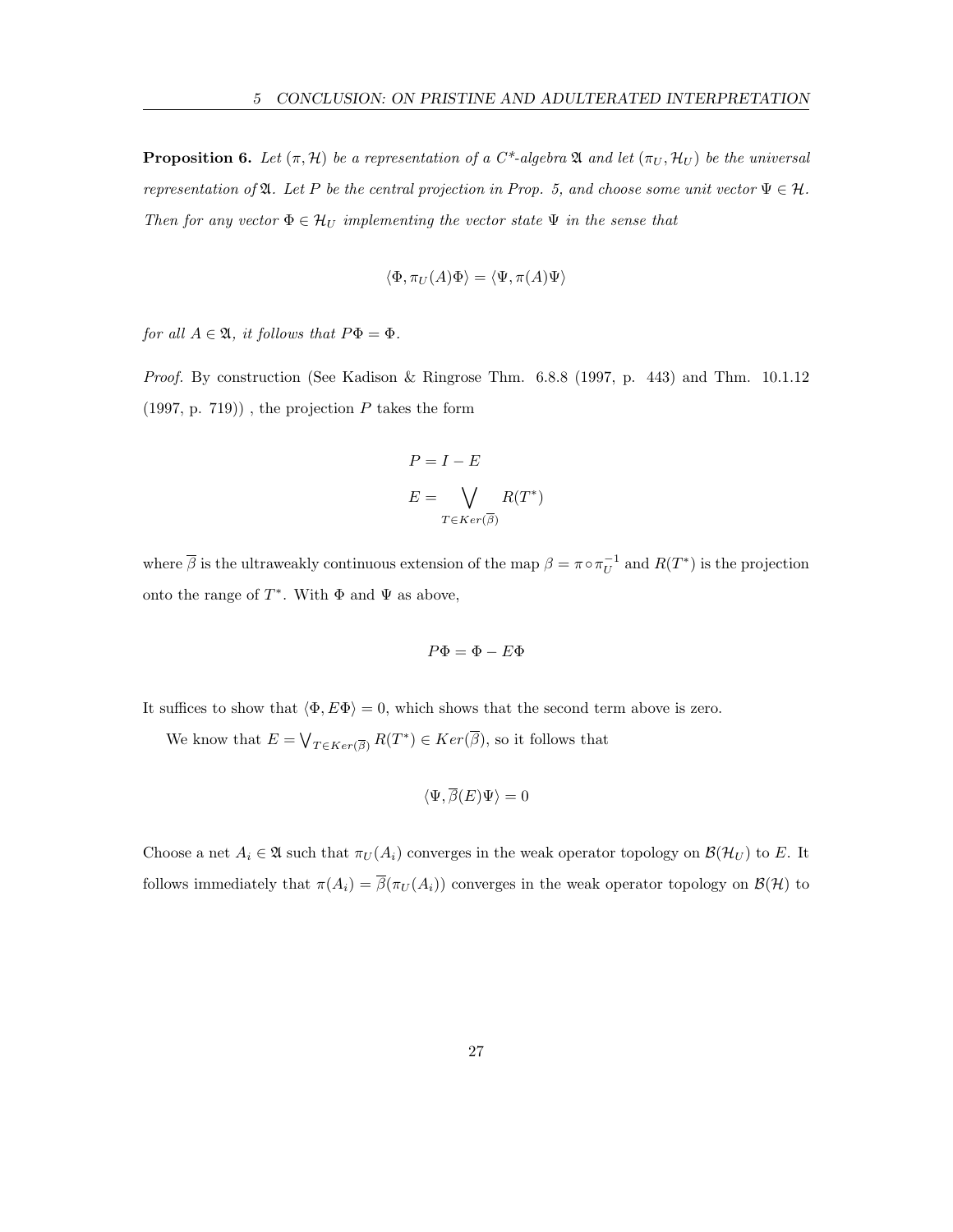$\overline{\beta}(E)$ , so

$$
\langle \Phi, E\Phi \rangle = \langle \Phi, w \text{- lim}(\pi_U(A_i))\Phi \rangle
$$

$$
= \lim \langle \Phi, \pi_U(A_i)\Phi \rangle
$$

$$
= \lim \langle \Psi, \pi(A_i)\Psi \rangle
$$

$$
= \langle \Psi, w \text{- lim}(\pi(A_i))\Psi \rangle
$$

$$
= \langle \Psi, \overline{\beta}(E)\Psi \rangle = 0
$$

where  $w$ - lim denotes the weak operator limit in the relevant Hilbert space.

 $\Box$ 

### Appendix B: An Illustration in Classical Systems

Suppose that the system under consideration is classical so that  $\mathfrak{A}$  is abelian. Examining the weak topology and weak operator topologies of representations of this algebra illustrates the concepts of section 4 in a somewhat more familiar and concrete setting (although admittedly not the most familiar or concrete!).<sup>30</sup> Recall that when  $\mathfrak A$  is abelian, it is \*-isomorphic to  $C(\mathcal P(\mathfrak A))$ , the continuous functions on the compact Hausdorff space  $\mathcal{P}(\mathfrak{A})$  of pure states of  $\mathfrak A$  with the weak\*  $(\sigma(\mathcal{P}(\mathfrak{A}), \mathfrak{A}))$  topology (Kadison & Ringrose 1997, p. 270, Thm. 4.4.3). As such, each observable  $A \in \mathfrak{A}$  corresponds to a function  $\hat{A} \in C(\mathcal{P}(\mathfrak{A}))$  defined by

$$
\hat{A}(\omega) = \omega(A)
$$

for each pure state  $\omega \in \mathcal{P}(\mathfrak{A})$ .

Taking a representation of  $\mathfrak A$  amounts to choosing a measure on the space  $\mathcal P(\mathfrak A)$  (See Kadison & Ringrose 1997, p. 744; Landsman 1998, p. 55), which defines an  $(L^2)$  inner product, hence constructing a Hilbert space as follows. By the Riesz-Markov theorem (Reed & Simon 1980, p. 107, Thm. IV.14), each state  $\omega$  on  $\mathfrak A$  corresponds to a unique regular Borel measure  $\mu_{\omega}$  on  $\mathcal P(\mathfrak A)$ 

<sup>30</sup>Feintzeig (2015) similarly uses the classical case to gain insight about interpreting the algebraic formalism. This section can be understood as adding to that project.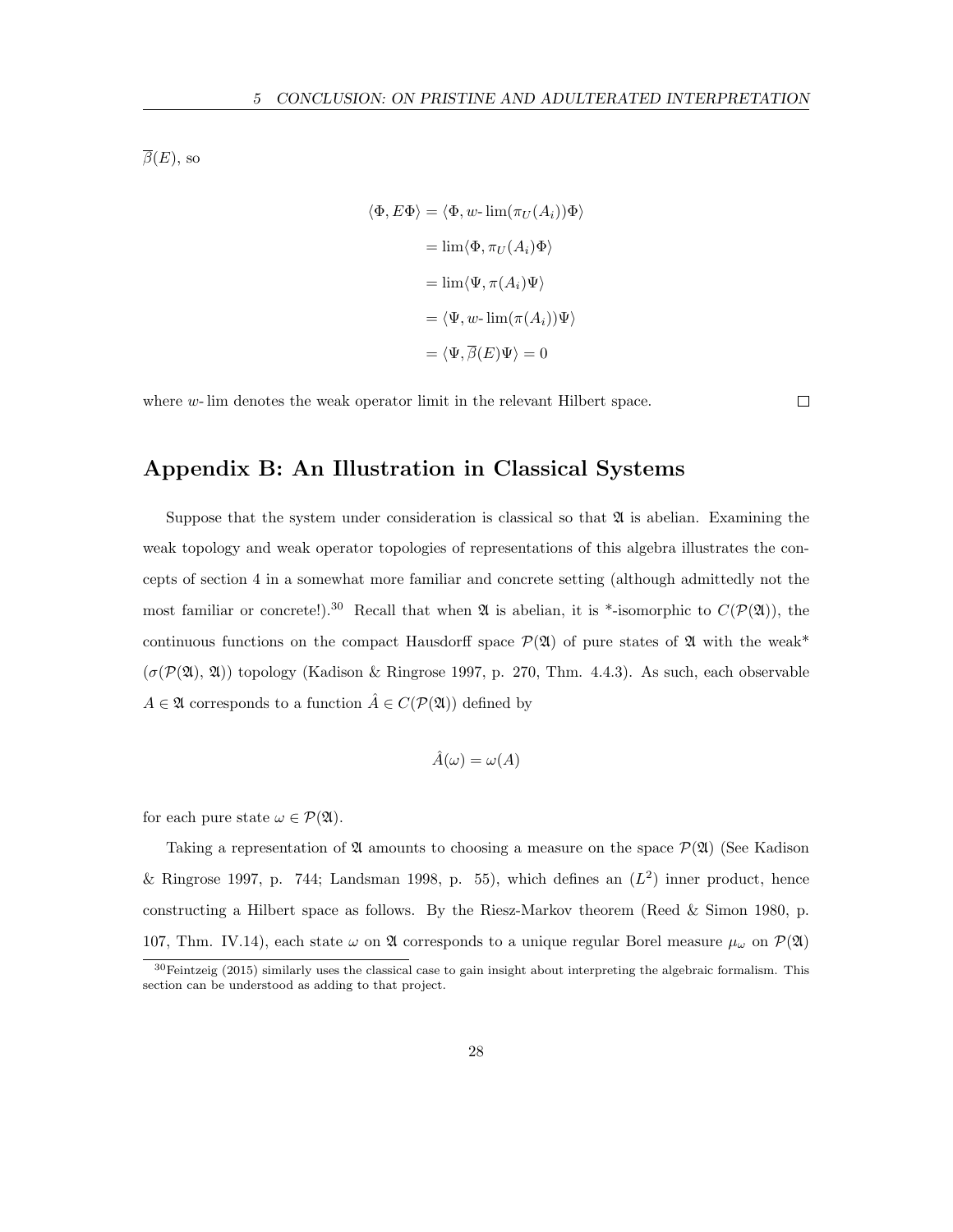such that for all  $A \in \mathfrak{A}$ 

$$
\omega(A) = \int_{\mathcal{P}(\mathfrak{A})} \hat{A} d\mu_{\omega}
$$

The GNS representation of  $\mathfrak A$  for the state  $\omega$  is unitarily equivalent to the representation<sup>31</sup> ( $\pi_\omega$ ,  $\mathcal{H}_\omega$ ) on the Hilbert space  $\mathcal{H}_{\omega} = L^2(\mathcal{P}(\mathfrak{A}), d\mu_{\omega}),$  with  $\pi_{\omega}$  defined by

$$
\pi_\omega:A\mapsto M_{\hat{A}}
$$

where the operator  $M_{\hat{A}}$  is defined as multiplication by the function  $\hat{A}$ , i.e. for any  $\psi \in \mathcal{H}_{\omega}$ ,

$$
M_{\hat{A}}\psi=\hat{A}\cdot\psi
$$

Now, we can pull the discussion of topologies on  $\mathfrak A$  back to the more familiar topologies on ordinary functions on  $\mathcal{P}(\mathfrak{A})$ . We recall these topologies now before proceeding. Let  $f_n$  be a net of functions on  $\mathcal{P}(\mathfrak{A})$ . We say that  $f_n$  converges to the function f uniformly if  $\sup_{\psi \in \mathcal{P}(\mathfrak{A})} |f_n(\psi) - f(\psi)|$ converges to zero in C. We say that  $f_n$  converges to the function f pointwise if  $f_n(\psi)$  converges to  $f(\psi)$  in  $\mathbb C$  for each  $\psi \in \mathcal P(\mathfrak A)$ . And finally, we say that  $f_n$  converges to the function f pointwise almost everywhere with respect to a measure  $\mu$  on  $\mathcal{P}(\mathfrak{A})$  if  $f_n(\psi)$  converges to  $f(\psi)$  in  $\mathbb C$  for all  $\psi \in \mathcal{P}(\mathfrak{A})$  except possibly on a set of measure zero with respect to  $\mu$ . Now it is easy to show that for the GNS representation  $(\pi_{\omega}, \mathcal{H}_{\omega})$ , the weak operator topology on  $\mathcal{B}(\mathcal{H}_{\omega})$  is the topology of pointwise convergence almost everywhere with respect to the measure  $\mu_{\omega}$ . This implies that while  $\pi_{\omega}(\mathfrak{A})$  is the collection of multiplication operators by continuous functions (which is uniformly closed), its weak operator closure  $\pi_{\omega}(\mathfrak{A})$  will be the collection of multiplication operators by *essentially bounded* measurable functions with respect to the measure  $\mu_{\omega}$  (i.e.,  $L^{\infty}(\mathcal{P}(\mathfrak{A}), d\mu_{\omega})$ ).

In some cases, taking the weak operator closure (and hence, moving to the essentially bounded measurable functions) does not give rise to any new parochial observables. When  $\omega$  is pure,

$$
\omega(A) = \hat{A}(\omega) = \int_{\mathcal{P}(\mathfrak{A})} \hat{A} \delta(\omega)
$$

<sup>&</sup>lt;sup>31</sup>Here, the relevant cyclic vector  $\Omega_{\omega}$  is the constant unit function.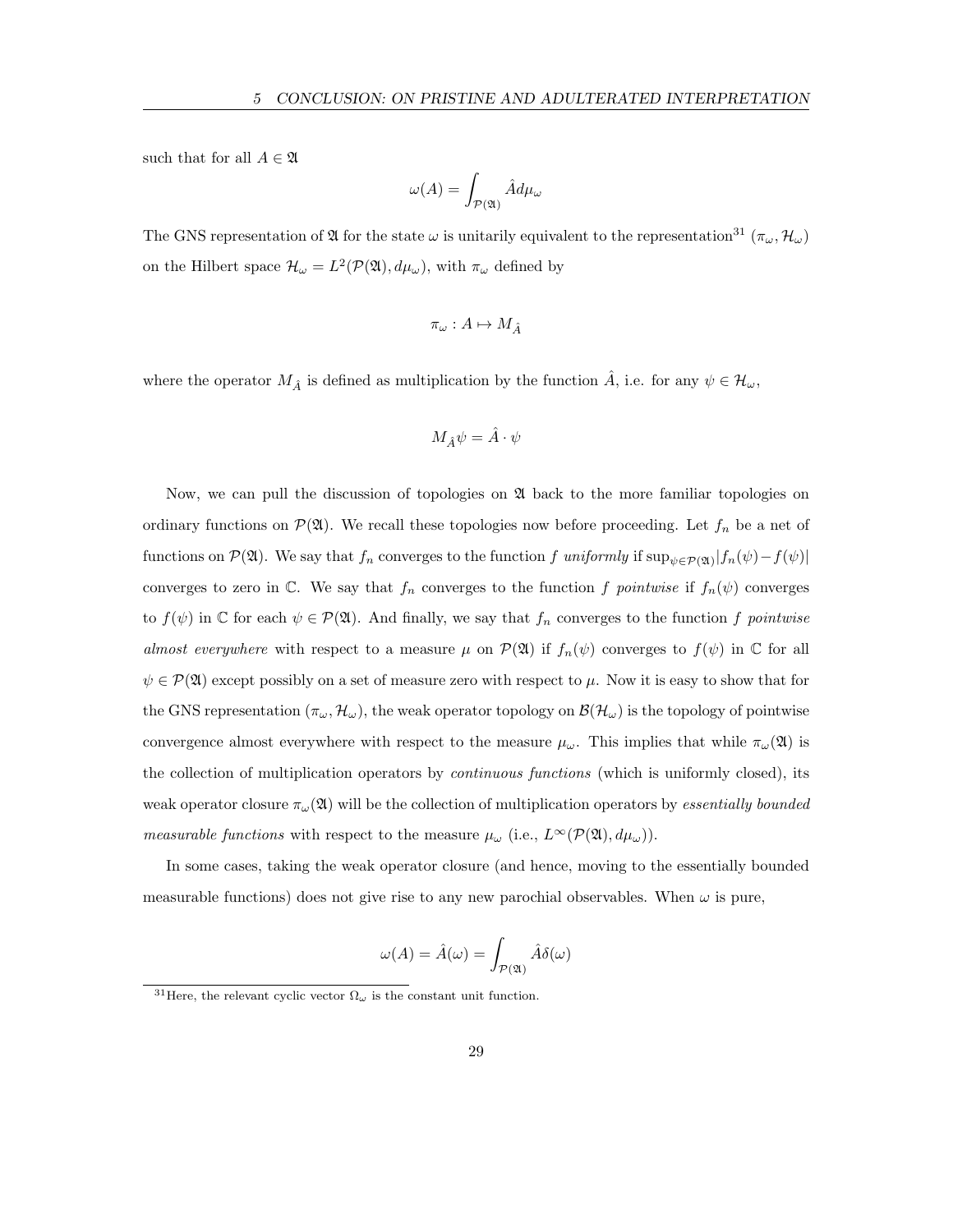for all  $A \in \mathfrak{A}$ , where  $\delta(\omega)$  is the point mass or delta function centered on  $\omega$ . It follows by the uniqueness clause of the Riesz-Markov theorem that  $d\mu_{\omega} = \delta(\omega)$ . So every vector  $\psi \in \mathcal{H}_{\omega}$  will be defined by a single complex number—the value of  $\psi$  on  $\omega \in \mathcal{P}(\mathfrak{A})$  and  $\mathcal{H}_{\omega}$  will be one-dimensional. Hence,  $\mathcal{B}(\mathcal{H}_{\omega})$  will be one-dimensional and since  $\pi_{\omega}(\mathfrak{A})$  contains the identity and is closed under scalar multiplication, it follows that  $\overline{\pi_{\omega}(\mathfrak{A})} = \mathcal{B}(\mathcal{H}_{\omega}) = \pi_{\omega}(\mathfrak{A})$ . This means that there are no parochial observables in this representation. Furthermore, even the GNS representations for many mixed states do not give rise to new parochial observables. Consider an arbitrary state  $\omega$  on  $\mathfrak A$  such that  $\mu_{\omega}$  has support on only a countable subset of  $\mathcal{P}(\mathfrak{A})$ . In such a special state, since the measure focuses our attention on only a countable subset of  $\mathcal{P}(\mathfrak{A})$ , the continuous functions coincide with the essentially bounded measurable functions—every discontinuous but essentially bounded measurable function is equivalent to a continuous function when we ignore differences on sets of measure zero. In other words, focusing only on a countable subset of  $\mathcal{P}(\mathfrak{A})$  does not allow one to distinguish between continuous and merely bounded functions. So it similarly follows that  $\overline{\pi_{\omega}(\mathfrak{A})} = \pi_{\omega}(\mathfrak{A})$  and there are no parochial observables in this representation.

However, we can also have an arbitrary mixed state  $\omega$  on  $\mathfrak A$  such that  $\mu_\omega$  has support on an uncountable subset of  $\mathcal{P}(\mathfrak{A})$ . In this case, we may acquire new parochial observables. The weak operator closure will include even discontinuous functions like characteristic functions (projection operators), where the original algebra did not. Since each one of these essentially bounded measurable functions is the weak operator limit point of a collection of continuous functions, we can understand them as idealizations from or approximations to collections of our original observables. So the essentially bounded (but discontinuous) measurable functions with respect to some measure are the parochial observables for an algebra of continuous functions in the representation defined by that measure.

But, comes the obvious retort, in a similar sense every bounded function (without considering any measure) can be considered as an idealization from or approximation to a collection of our original observables without appeal to any measure, and hence without appeal to any representation. The sense in which this is true uses the weak topology on  $\mathfrak{A}$ . In particular, every bounded function is the pointwise limit of a collection of continuous functions. The topology of pointwise convergence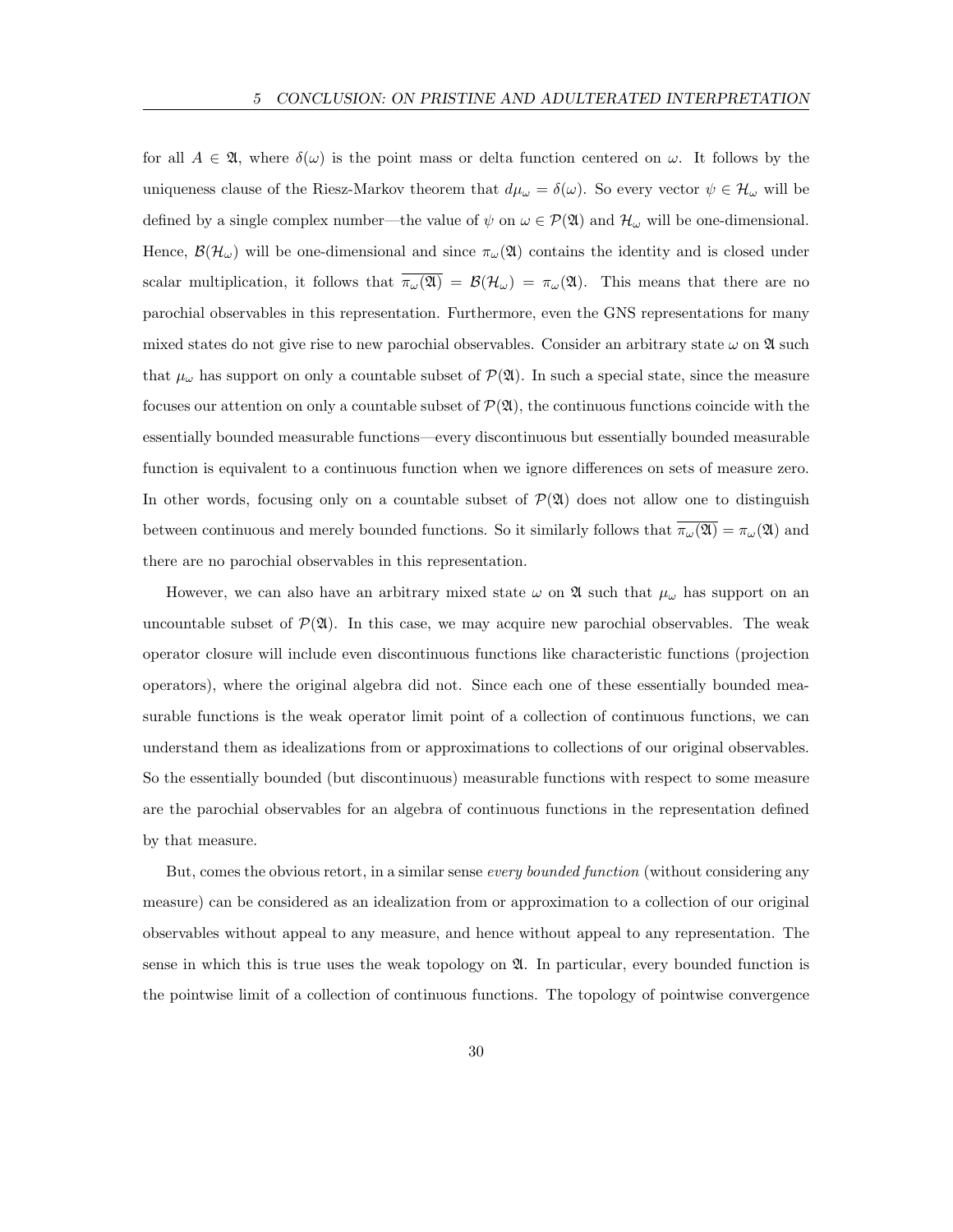for functions is just the weak topology on  $\mathfrak A$  (really, extended to the weak\* topology on  $\mathfrak A^{**}$ ), so  $\mathfrak{A}^{**}$  is just the collection of bounded functions on  $\mathcal{P}(\mathfrak{A})$ . Since every parochial observable qua essentially bounded function is equivalent to a bounded function (ignoring differences on sets of measure zero), it follows that every parochial observable can be thought of as the weak (pointwise) limit of observables in the abstract algebra. This provides our algebraic route to all of the parochial observables at once, without reference to any representation.

On the other hand, we can gather all the parochial observables in a single representation as in the previous section by taking the universal representation (See Kadison & Ringrose 1997, p. 746). The universal representation acts on the Hilbert space

$$
\mathcal{H}_U = \bigoplus_{\omega \in \mathcal{S}(\mathfrak{A})} L^2(\mathcal{P}(\mathfrak{A}), d\mu_\omega)
$$

by the representation

$$
\pi_U(A) = \bigoplus_{\omega \in \mathcal{S}(\mathfrak{A})} M_{\hat{A}|supp(d\mu_{\omega})}
$$

where  $M_{\hat{A}|supp(d\mu_{\omega})}$  is the multiplication operator by the restriction of  $\hat{A}$  to the support of  $d\mu_{\omega}$ because that is equivalent to  $M_{\hat{A}}$  on  $\mathcal{H}_{\omega}$ . The operator  $\pi_U(A)$  in a certain sense amounts to the multiplication operator by  $\hat{A}$  everywhere because we have taken the direct sum over spaces with all possible regular normalized Borel measures and so for each point  $\omega \in \mathcal{P}(\omega)$  there is some summand in which  $\{\omega\}$  gets assigned nonzero measure. This is why  $\pi_U$  gives a faithful representation whereas each individual GNS representation is not faithful (because functions that disagree only on a set of measure zero are mapped to the same multiplication operator by that GNS representation). Weak operator convergence in the universal representation is just pointwise convergence everywhere again because each point gets assigned nonzero measure by at least one of the regular normalized Borel measures defining the Hilbert space summands. Thus the weak operator closure in the universal representation gives us back all of the bounded functions as direct sums of essentially bounded measurable functions considered over all possible regular normalized Borel measures.

The upshot is that the abstract algebra and its universal representation give us two routes to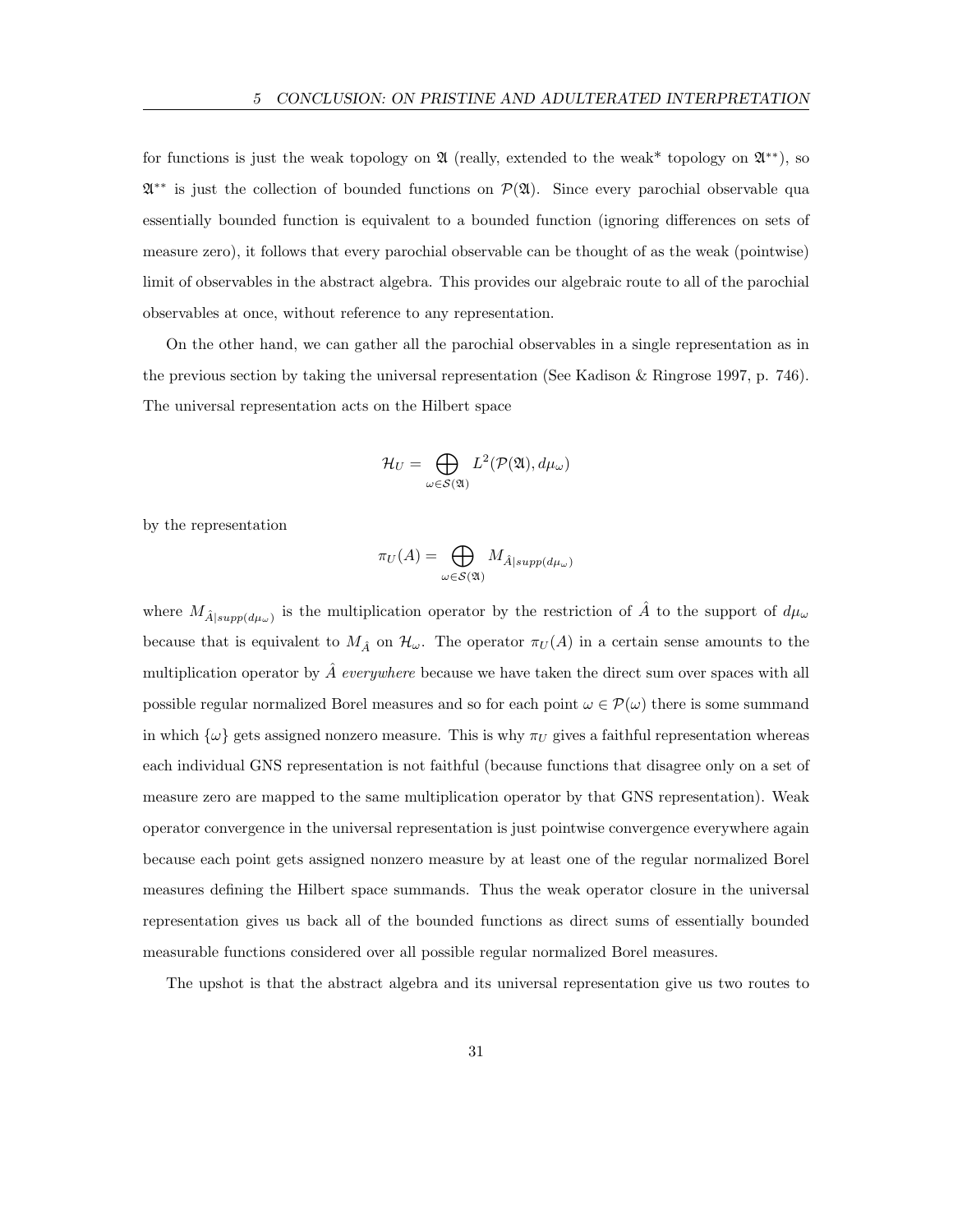acquiring all of the parochial observables, which in this case are the bounded functions. One can stay with the abstract algebra and use the weak topology, which defines the topology of pointwise convergence. Or one can use the universal representation and its weak operator topology, which similarly defines the topology of pointwise convergence. Either way, we start with the continuous functions and construct certain discontinuous idealizations from them. I hope that this special example may take some of the mystery out of the parochial observables and where they come from.

# References

- [1] Arageorgis, Aristidis. 1995. Fields, Particles, and Curvature: Foundations and Philosophical Aspects of Quantum Field Theory in Curved Spacetime. PhD diss., University of Pittsburgh.
- [2] Batterman, R. 2005. "Critical Phenomena and Breaking Drops: Infinite Idealizations in Physics." Studies in the History and Philosophy of Modern Physics. 36: 225-244.
- [3] Batterman, R. 2009. "Idealization and Modeling." Synthese. 169: 427-446.
- [4] Butterfield, J. 2011a. "Emergence, Reduction, and Supervenience: A Varied Landscape." Foundations of Physics. 41: 920-959.
- [5] Butterfield, J. 2011b. "Less is Different: Emergence and Reduction Reconciled." Foundations of Physics. 41: 1065-1135.
- [6] Callender, C. 2001. "Taking Thermodynamics Too Seriously." Studies in the History and Philosophy of Modern Physics. 32.4: 539-553.
- [7] Clifton, R. and H. Halvorson. 2001. "Are Rindler Quanta Real? Inequivalent Particle Concepts in Quantum Field Theory". British Journal for the Philosophy of Science. 52: 417-470.
- [8] Emch, G. 1972. Algebraic Methods in Statistical Mechanics and Quantum Field Theory. NY: Wiley.
- [9] Feintzeig, B. 2015. "Unitary Inequivalence in Classical Systems." Unpublished manuscript.